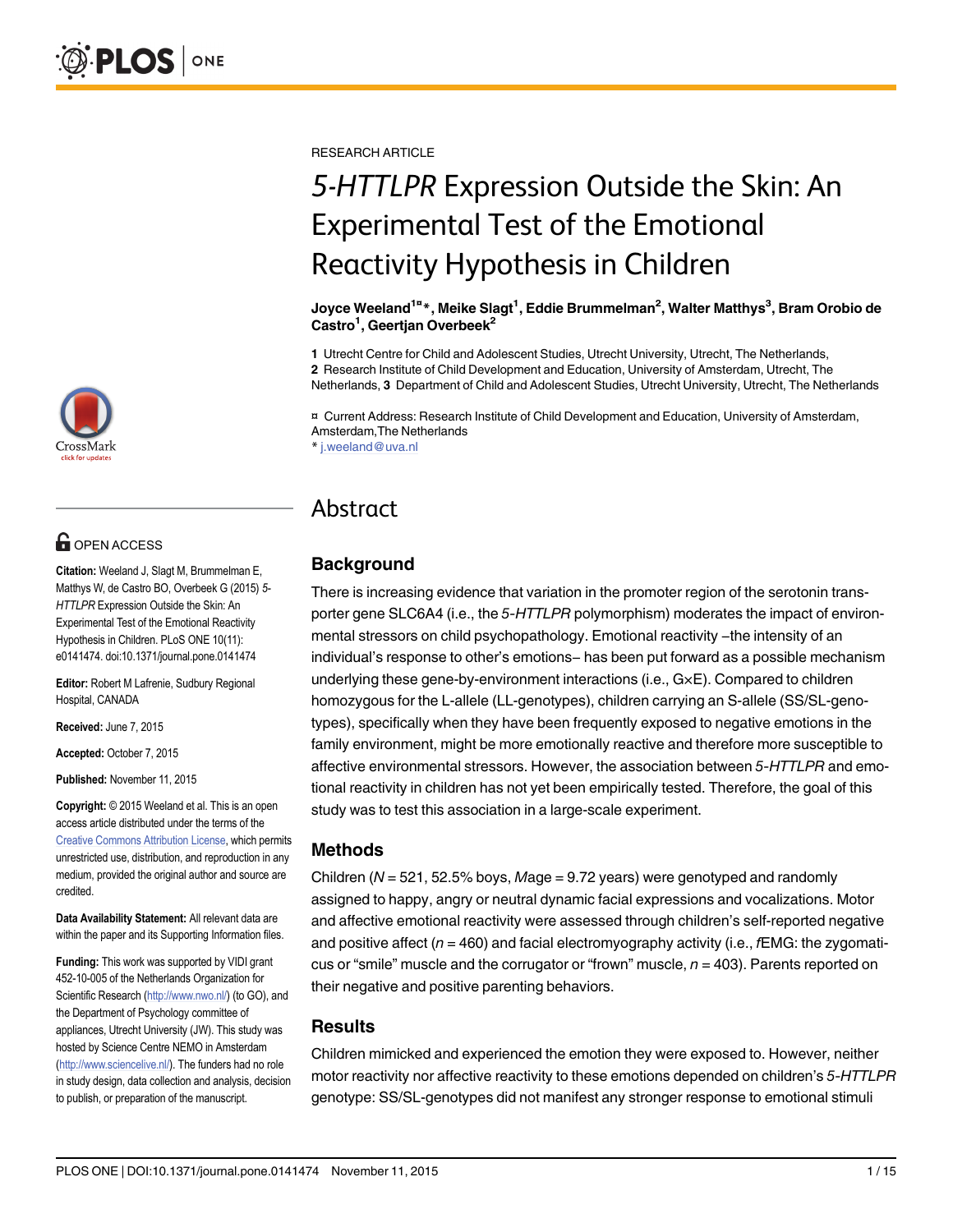<span id="page-1-0"></span>

Competing Interests: The authors have declared that no competing interests exist.

than LL-genotypes. This finding remained the same when taking the broader family environment into account, controlling for kinship, age, gender and genetic ancestry, and when including a tri-allelic factor.

# **Conclusions**

We found no evidence for an association between the 5-HTTLPR polymorphism and children's emotional reactivity. This finding is important, in discounting one potential underlying endophenotype of G×E between the 5-HTTLPR and affective environmental stressors.

# Introduction

When faced with adversity, some children seem particularly vulnerable to develop psychopathology, whereas others seem resilient and show more favorable developmental outcomes. Variability in the promoter region of the serotonin transporter gene SLC6A4 or 5-HTT (i.e., 5-HTTLPR polymorphism) has been shown to influence the strength of the relationship between environmental adversity and child internalizing and externalizing psychopathology (for an overview see Van IJzendoorn, Belsky, & Bakermans-Kranenburg [\[1](#page-11-0)]). However, findings on these gene-by-environment interactions (i.e., G×E) have been mixed. It has been difficult to reliably replicate earlier findings  $[2-5]$  $[2-5]$  $[2-5]$  $[2-5]$ , and we know little about how these interactions work (i.e., the underlying mechanisms or "how genes get outside the skin"). Emotional reactivity has been put forward as a possible explaining mechanism of the interplay between, specifically, affective environmental risk factors (e.g., angry, harsh parenting, parental martial conflict) and the 5-HTTLPR  $[6, 7]$  $[6, 7]$  $[6, 7]$  $[6, 7]$ . However, the association between 5-HTTLPR and emotional reactivity has not been empirically tested in children. Moreover, what we know mostly stems from correlational studies, which have their limitations. In a large scale experiment we therefore tested the association between 5-HTTLPR and children's motor (i.e., facial electromyography) and affective (i.e., child self-report) emotional reactivity.

# The emotional reactivity hypothesis

Emotional reactivity refers to the form and intensity of an individual's motor, affective, and sensory response to emotions [\[8](#page-11-0)], or in other words, how (strongly) people react to other's emotions. Emotions are key elements of children's environment, specifically of parenting, and in turn predictors of their development [[9](#page-12-0), [10](#page-12-0)]. Compared to less reactive children, highly reactive children are more likely to respond intensely to an angry or irritated parent [\[11,](#page-12-0) [12\]](#page-12-0): They may more strongly mimic the shown facial expressions (i.e., motor reaction) and experience anger or irritability (i.e., affective reaction). Heightened emotional reactivity (i.e., angry reactivity and irritability) is an important symptom of both Oppositional Defiant Disorder and Child Depression [\[13](#page-12-0)], suggesting that it might be an endophenotype underlying both childhood externalizing and internalizing psychopathology. Indeed, individual differences in reactivity to emotional stimuli have been related to both internalizing and externalizing psychopathology [\[14](#page-12-0), [15\]](#page-12-0). Hence, highly reactive children might be at increased risk for developing psychopathology, when exposed to highly negative emotions.

Individual differences in the processing of emotional stimuli have been associated with variation in availability of the neurotransmitter serotonin, an important modulator of neural circuitry controlling mood  $[16]$  $[16]$  $[16]$ . The 5-HTTLPR polymorphism is a key regulator of this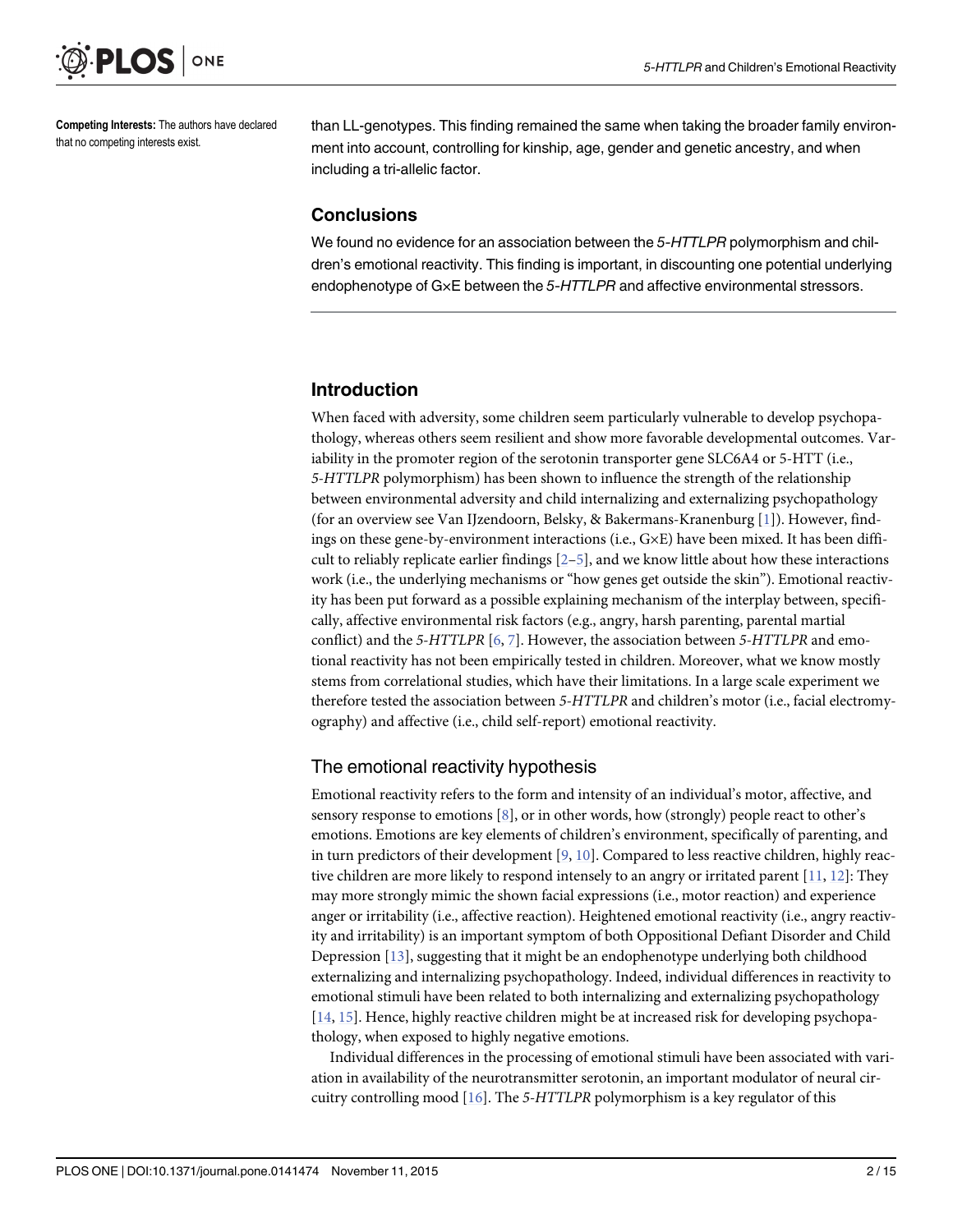<span id="page-2-0"></span>availability [[17](#page-12-0)]. Compared to the high expressing long allele (i.e., L-allele), the low expressing short allele (i.e., S-allele) of this polymorphism has been associated with significantly lower 5-HTT mRNA and protein, lower uptake, and consequently higher and less stable concentrations of serotonin in the synaptic cleft  $[18, 19]$  $[18, 19]$  $[18, 19]$  $[18, 19]$  $[18, 19]$  (but see Naylor et al.  $[20]$  $[20]$ ). Such high and unstable serotonin concentrations might contribute to higher neural reactivity and more intense and prolonged arousal, when people are exposed to emotions [\[21\]](#page-12-0). This is illustrated by findings showing that, compared to people homozygous for the L-allele (i.e., LL-genotypes) people carrying at least one S-allele (i.e., SS/SL-genotypes) show heightened amygdala activity in response to emotional stimuli, presumably indicating higher arousal during emotion processing  $[22, 23]$  $[22, 23]$  $[22, 23]$  $[22, 23]$  $[22, 23]$ . The 5-HTTLPR S-allele might thus predispose people to heightened emotional reactivity.

Although we know little about how such neurological arousal is related to the actual experience of emotions and how it eventually "translates" into behavior, previous studies on adults do suggest that S-allele carriers show heightened motor, physiological and affective reactivity after being exposed to an emotional film [\[24\]](#page-12-0), maternal expressed emotions [[12](#page-12-0)], or unsupportive parenting [[25](#page-12-0)]. One possibility therefore is that the neurological arousal after being exposed to other's emotions indirectly affects behavior via changes in individual's emotion expression and mood (or affective state) [[26](#page-12-0)–[28](#page-12-0)]. Indeed, previous research indicates that neural and motor reactivity to emotional stimuli are related, and that in turn these reactivity measures might indicate "emotional contagion" [[26](#page-12-0)–[28](#page-12-0)]. Thus, S-allele carriers might be at increased risk for developing psychopathology when exposed to affective environmental stressors because they show heightened reactivity to these stressors. One pioneering study indeed found the joined effect of the 5-HTTLPR and family adversity on externalizing symptoms to be mediated by children's angry reactivity [\[8](#page-11-0)]. However, this study examined angry reactivity in particular rather than emotional reactivity in general. As of yet, there has been no previous research on the association between 5-HTTLPR variability and differences in how strongly children react to other's emotional expressions with their own emotions.

Underlying endophenotypes such as emotional reactivity are not explained by genetic variation alone. They most likely take the form of entrained bio-psychosocial traits: Partly heritable traits that are shaped by countless interactions with the environment during early development [\[29](#page-12-0)]. In turn, these traits can directly contribute to the development of psychopathology, as well as indirectly through the way children react to the environment. In case of emotional reactivity, it seems likely that the 5-HTTLPR interacts with affective environmental stressors, such as family conflict and highly negative or low-supportive parenting, in eventually predicting individual differences. Children's observations of marital conflict, for example, have been shown to contribute to an increased sensitivity to anger cues [[30](#page-13-0)]. Repeated exposure to such affective environmental stressors (e.g., low supportive or harsh parenting) possibly alters neurophysiological arousal to such emotional stimuli, in some children more than others [[31](#page-13-0), [32\]](#page-13-0). Specifically for SS/SL-genotypes, affective environmental stressors might form a cumulative risk factor for heightened reactivity to negative emotions. Thus, SS/SL-genotypes might be especially emotionally reactive when they have experienced highly negative and low-positive parenting in the past. It has been shown that amygdala and hippocampus activation in rest correlates positively with life stress in SS/SL-genotypes, but negatively in LL-genotypes [\[33\]](#page-13-0). Thus, for LL-genotypes (but not SS/SL genotypes) such stressors might form a cumulative risk factor for decreased reactivity to negative emotions (i.e., hypo-arousal, [[21](#page-12-0)]). As a result, LL-genotypes might be especially emotionally *unreactive* when they have experienced highly negative and low-positive parenting in the past.

In sum, emotional reactivity has been put forward as a possible explaining mechanism of the interplay between, specifically, the 5-HTTLPR and affective environmental risk factors (e.g., angry, harsh parenting, and parental martial conflict) in predicting child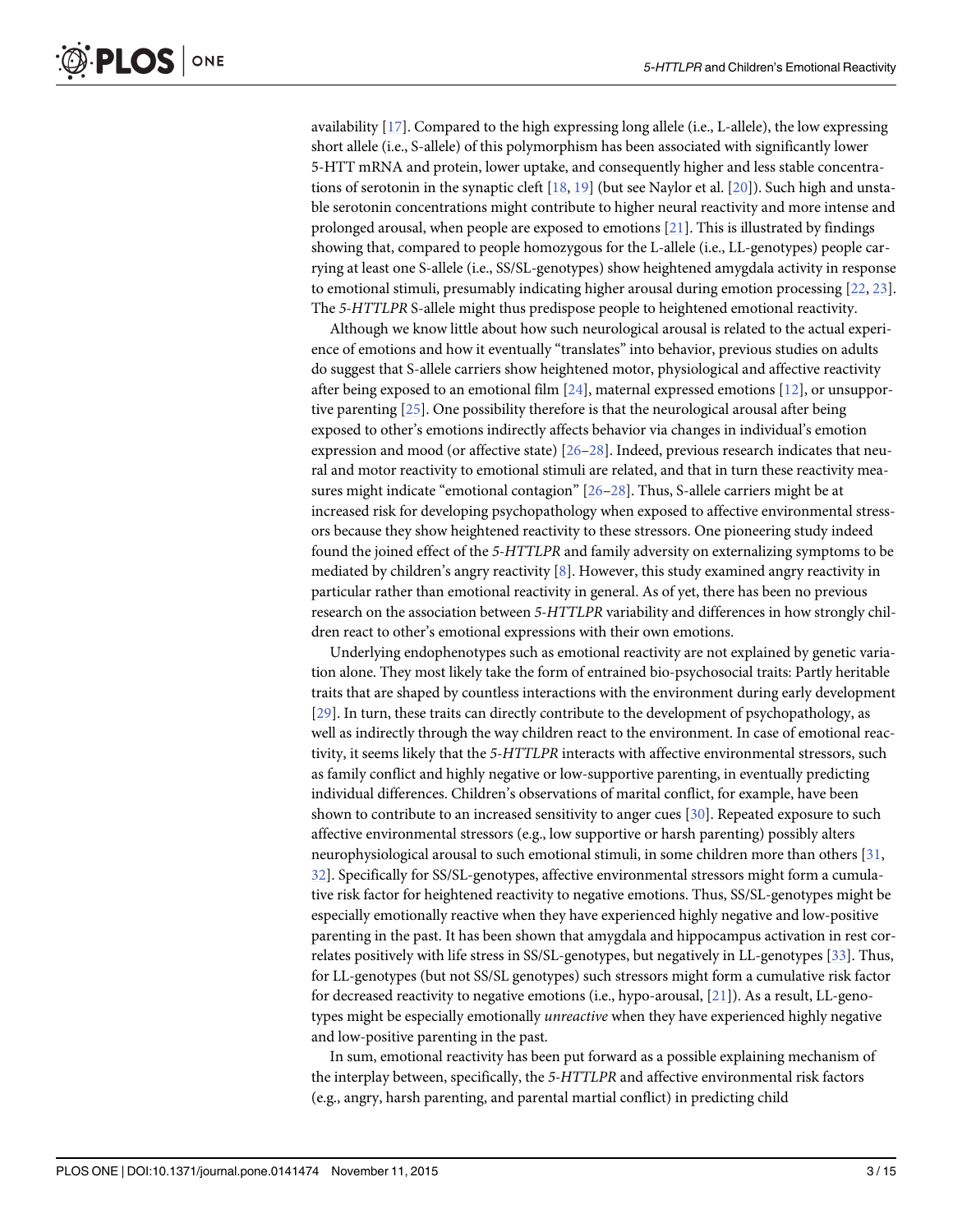<span id="page-3-0"></span>psychopathology. By clarifying the underlying mechanisms of G×E we might increase the empirical and clinical value of our knowledge: It may enable us to form specific a priori hypothesis, and specify our research strategies accordingly. Eventually, this might help us to better tailor interventions and increase their effectiveness [\[34](#page-13-0)]. However, the association between 5-HTTLPR and emotional reactivity has not been tested empirically in children. Moreover, existing studies on emotional reactivity have been correlational, which do not permit causal inferences. Here, we report a large scale experiment testing the emotional reactivity hypothesis. In addition to enabling causal inferences, experiments have several important advantages over correlational studies. First, by randomizing participants across experimental conditions, they rule out alternative explanations for G×E [[35](#page-13-0)]. For example, genetic factors and environmental factors, such as parenting, might be correlated because children with a specific genetic make-up evoke specific parenting behaviors or emotions (i.e., gene-environment correlation, or rGE). By randomly assigning individuals to conditions, the manipulated variable cannot be related to children's genetics. Second, experiments prevent the usually highly skewed distributions of environmental risk by manipulating the environmental risk factor (in our case negative emotions). Third, manipulation of the environment creates a standardized, specific and clear environmental stimulus, representing the targeted environmental stressor, and will therefore decrease "noise" in the assessment of G×E and will increase power to detect interactions if present.

# Present study

The present experiment tested whether SS/SL-genotypes were more emotionally reactive than LL-genotypes, specifically SS/SL-genotypes who were frequently exposed to highly aversive or low supportive emotions in the family environment. Standardized video clips of dynamic facial expressions were used to simulate exposure to other's emotions. Such emotional stimuli have been successfully used in previous studies to evoke an emotional response and enabling measurement of emotional reactivity  $[36, 37]$  $[36, 37]$  $[36, 37]$  $[36, 37]$  $[36, 37]$ . Although previous studies on the 5-HTTLPR have mostly focused on the negative consequences of environmental risk, heightened emotional reactivity may work both ways, as heightened reactivity to both negative (aversive) as well as to positive (supportive) emotions (i.e., for better and for worse [[38](#page-13-0)]). To be able to test for both dual risk (i.e., for worse) as well as differential susceptibility interactions (i.e., for better and for worse), our experiment contained positive as well as negative emotional stimuli, and assess-ments of positive as well as negative reactivity [[38\]](#page-13-0). To avoid "carry-over" effects of the different emotions, a between-subjects design was selected. Furthermore, because emotional reactivity is a multi-faceted construct it was measured using a multi-method approach. First, by using, a motor reactivity measure consisting of activity measures of the corrugator supercilii muscle -which frowns the brows- and the zygomaticus major muscle -which pulls up the corners of the mouth- (i.e., facial electromyography activity, or fEMG). Second, by using an affective reactivity measure consisting of child self-reported happiness, anger, sadness, and fear. Both self-report and fEMG have been shown to be valid measures of emotional reactivity in school aged children [\[39,](#page-13-0) [40\]](#page-13-0). However, although part of the same process, such motor and affective reactivity each may play a unique role in the translation of emotional arousal to behavior and are therefore not, or only weakly, related to each other [\[41](#page-13-0), [42](#page-13-0)].

We expected a main effect of condition (i.e., neutral, happy or anger) on both motor and affective reactivity. Specifically, we expected children exposed to happy emotional expressions and vocalizations to show higher zygomaticus activity (i.e., smile) and report higher positive affect, compared to the anger or neutral condition. Similarly, we expected children exposed to angry facial expressions and vocalization show higher corrugator activity (i.e., frown) and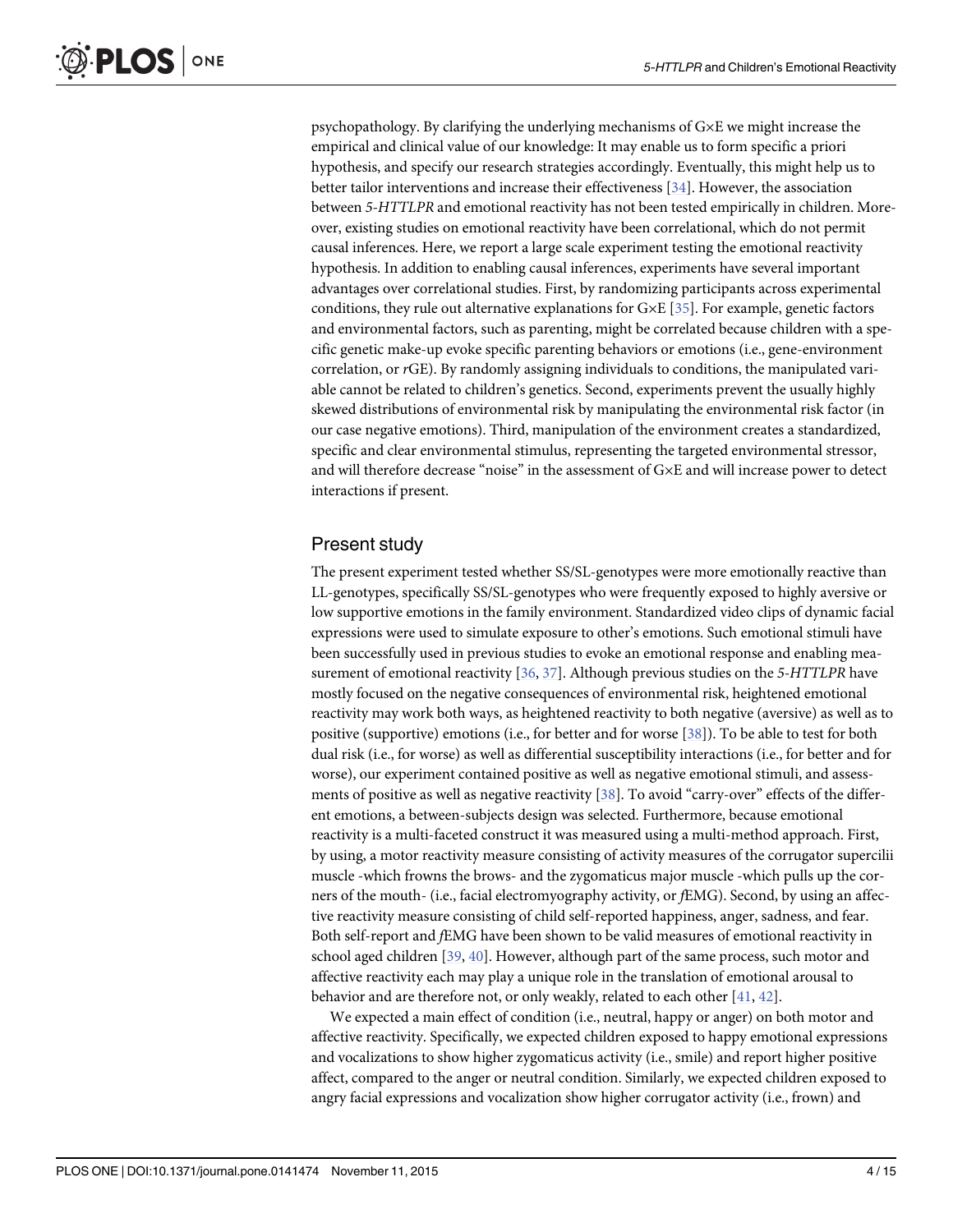<span id="page-4-0"></span>report higher negative affect, compared to the happy or neutral condition. Most importantly, we expected 5-HTTLPR genotype to moderate the condition-effect, with SS/SL-genotypes showing higher motor and affective reactivity than LL-genotypes. In addition, we expected a three-way interaction of condition-×-5-HTTLPR genotype-×-parenting interaction. Here, we expected the condition-effect to be especially strong for SS/SL-genotypes who were exposed to highly negative or low positive parenting in their home situation.

# Methods and Materials

# **Participants**

Participants were 521 children (52.5% boys) aged 6 to 13 years ( $M = 9.72$ ;  $SD = 1.51$ ) and their parents (61.1% mothers;  $Mage = 42.45$ ;  $SD = 4.68$ ), recruited in Science Centre NEMO Amsterdam (The Netherlands), as part of Science Live, an innovative research program that enables scientists to carry out research using NEMO visitors as volunteers. Most children (90.0%) were from Dutch ancestry (i.e., parents were born in The Netherlands) and were living with both parents (84.8%). Over half of parents (63.5%) were higher educated (i.e., completed university or higher vocational training), around a third (30.7%) completed lower vocational training and 5.6% completed primary or high school. Overall, parents reported relatively high positive parenting and low negative parenting (see APQ scores beneath).

# Procedure and instruments

All children received active informed written parental consent. Only children accompanied by their parent(s) or legal guardian(s) were allowed to participate in the study. Children aged 12 and older also signed an active informed consent form. Based on their ID number children were randomly assigned to one of three experimental conditions (i.e., happy, angry or neutral). To avoid "carry-over" effects of emotions, children were exposed to one of the three emotions only. To put children at ease and to let them get familiar with the computer children first answered some simple questions about age and gender. While children were involved in their assessment parents completed a digital questionnaire on parenting behavior in a separate room. We collected a buccal swab for the purpose of genotyping children. This study and the procedures were approved by the Medical Ethical Board of the Utrecht Medical Center (protocol number 12-634/K).

Stimulus material. Children watched four standardized clips −each lasting approximately 400 ms− displaying either happy, angry or neutral facial expressions (Amsterdam Dynamic Facial Expression Set [[36](#page-13-0)]). The clips showed two Dutch male and two Dutch female models starting with neutral facial expressions, after which they gradually start to express the target emotion while turning towards the viewer. Viewers in previous studies have indicated feeling more involved with this version compared to the face-forward version [\[43\]](#page-13-0). The clips were synchronized with nonlinguistic vocalizations of the target emotion that were intense yet natural: Laughing in the happy condition, growling in the angry condition, or clicking of the tongue in the neutral condition.

Motor reactivity: fEMG measure. During exposure to the stimulus material, bipolar EMG recordings were made from children's left zygomaticus major and left corrugator supercilii muscles (guidelines by Fridlund and Cacioppo [\[44\]](#page-13-0)), using five 2 mm surface Ag/AgCl electrodes filled with conductive paste. Raw EMG recordings were made with a portable digital recorder for preprocessing and storage of physiological data (Vitaport III, TEMEC Instruments B.V., Kerkrade, The Netherlands). Signals were antialiasing filtered using a 512 Hz lowpass filter and were digitized at 1024 Hz.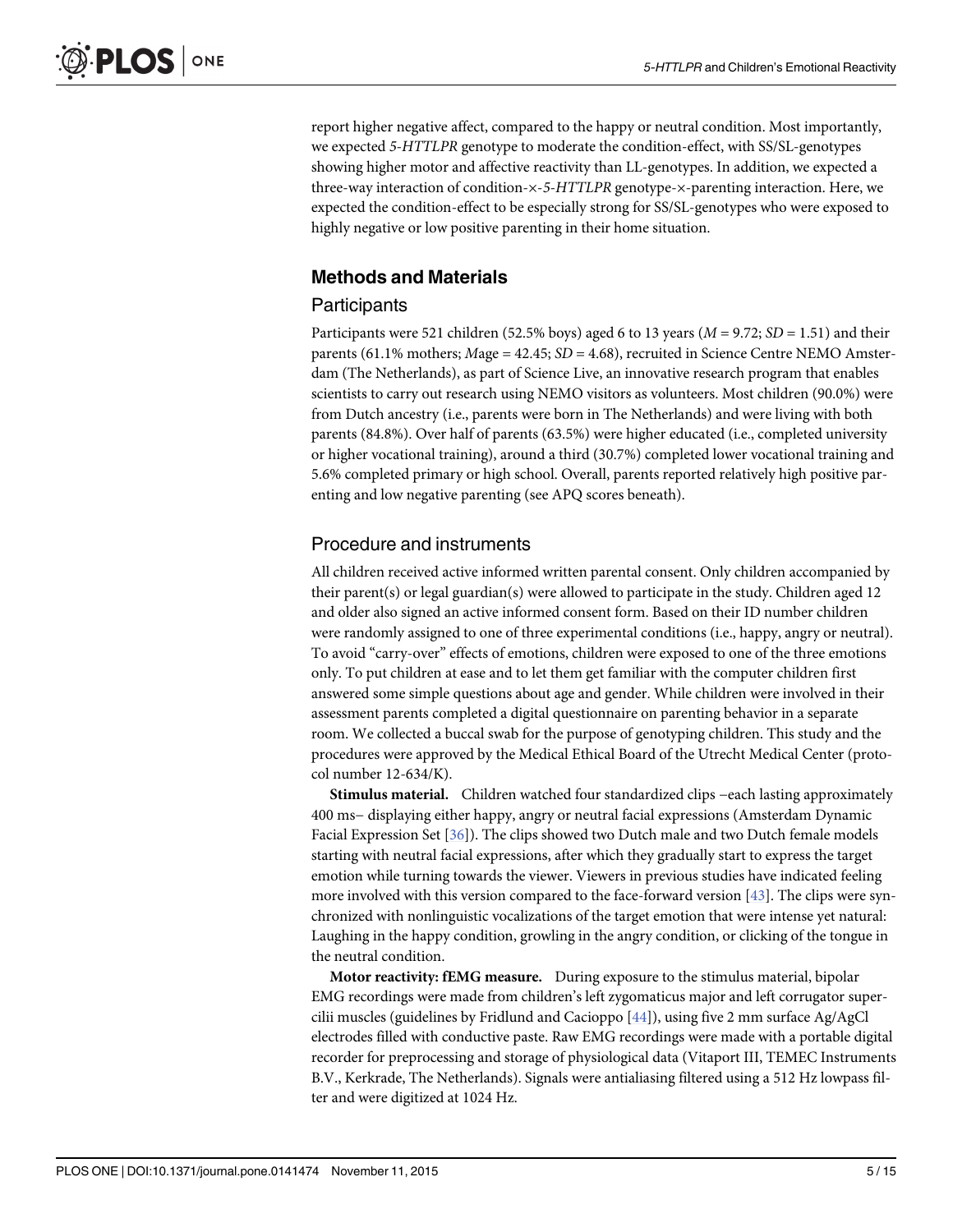<span id="page-5-0"></span>Affective reactivity: child self-report. Both before and after exposure to the stimulus material (i.e., baseline and response) children answered questions about their affective state (i.e., mood) using a visualized five-point Likert scale  $(1 = not at all to 5 = totally, adapted from)$ Reijntjes and colleagues [[45](#page-13-0)]). All 12 items were formulated the same way (e.g., 'At this moment I feel *angry*') and together formed four scales capturing the basic emotions of anger, fear, sadness, and happiness. Responses were averaged per emotion. Reliability was satisfactory for all emotions (Cronbach  $\alpha$ 's between .76 and .85) and did not vary by children's age. Because of high correlations ( $r = .61 - .71$ , see Table 1) between the three negative emotions anger, fear, and sadness, for further analyses, we grouped these emotions together to form a negative affect scale (vs. happiness as positive affect scale). Reliability of the negative affect scale was good (Cronbach  $\alpha$  = .89 at baseline and .91 at response).

**Parenting behavior.** The Alabama Parenting Questionnaire (APQ  $[46]$  $[46]$  $[46]$ ) was used to measure the broader affective family environment (i.e., aversive and supportive parenting). The questionnaire consists of 35 items which make up the scales Involvement (10 items, e.g., 'You have a friendly talk with your child'), Poor monitoring (10 items, e.g., 'Your child is out with friends you do not know'), Positive parenting (6 items, e.g., 'You praise your child if he/she behaves well'), Corporal punishment (3 items, e.g., 'You slap your child if he/she has done something wrong'), Inconsequent discipline (6 items, e.g., 'The punishment you give your child depends on your mood') and Other. Parents filled out how often they use the described practices using a 5-point Likert-scale ( $1 = never$  to  $5 = always$ ). It has been shown that negative parenting behavior, such as authoritarian and harsh parenting, is related to negative parental affect and expressed emotions, but that sensitive and encouraging parenting is related to positive parental affect and expressed emotions  $[47-49]$  $[47-49]$  $[47-49]$  $[47-49]$  $[47-49]$ . Therefore, to create scales that measure such parenting behavior we combined the scales involvement and positive parenting to create a positive parenting scale and the scales corporal punishment, poor monitoring and inconsequent discipline to create a negative parenting scale (cf. Prevatt [[50\]](#page-13-0)). The APQ 'other' scale was not used because of its lack of specificity. Reliability of both scales was good (Cronbach  $\alpha$ for positive parenting was .81 and for negative parenting was .76). Overall, parents reported relatively high positive parenting (between 2.63 and 4.88;  $M = 3.99$ ;  $SD = .36$ ) and low negative parenting (between 1.06 and 3.00;  $M = 1.77$ ;  $SD = .32$ ).

#### Data preparation

fEMG measures. Differential fEMG signals were filtered offline (high-pas 20 Hz, 48dB/ octave) and rectified using Brain Vision Analyzer Software (Brain Products GmbH, Munich).

|  |  |  | Table 1. Correlations between Child Genotype, Parenting and Mood. |  |  |
|--|--|--|-------------------------------------------------------------------|--|--|
|--|--|--|-------------------------------------------------------------------|--|--|

|                       |                          | 2                        |                | 4                        | 5                        |                |          |
|-----------------------|--------------------------|--------------------------|----------------|--------------------------|--------------------------|----------------|----------|
| 1.5-HTTLPR genotype   |                          | $-.01$                   | .02            | $-.08$                   | $-.03$                   | .01            | .00.     |
| 2. Positive parenting |                          |                          | $-24**$        | .03                      | $-.04$                   | .01            | .01      |
| 3. Negative parenting | $\overline{\phantom{0}}$ | $\sim$                   |                | $-.05$                   | .03                      | .05            | .00      |
| 4. Happiness          |                          | $\sim$                   | н.             | $\overline{\phantom{a}}$ | $-27**$                  | $-27**$        | $-.30**$ |
| 5. Anger              |                          | $\overline{\phantom{0}}$ |                | $\overline{\phantom{0}}$ | $\overline{\phantom{a}}$ | $.63**$        | $.71***$ |
| 6. Sadness            |                          | $\sim$                   | $\blacksquare$ | $\overline{\phantom{0}}$ | $\sim$                   | $\blacksquare$ | $.61***$ |
| 7. Fear               | $\sim$                   | $\sim$                   | $\sim$         | $\qquad \qquad$          | $\sim$                   | $\sim$         | $\sim$   |

#### **Note**

\*\*  $p < 01$ 

doi:10.1371/journal.pone.0141474.t001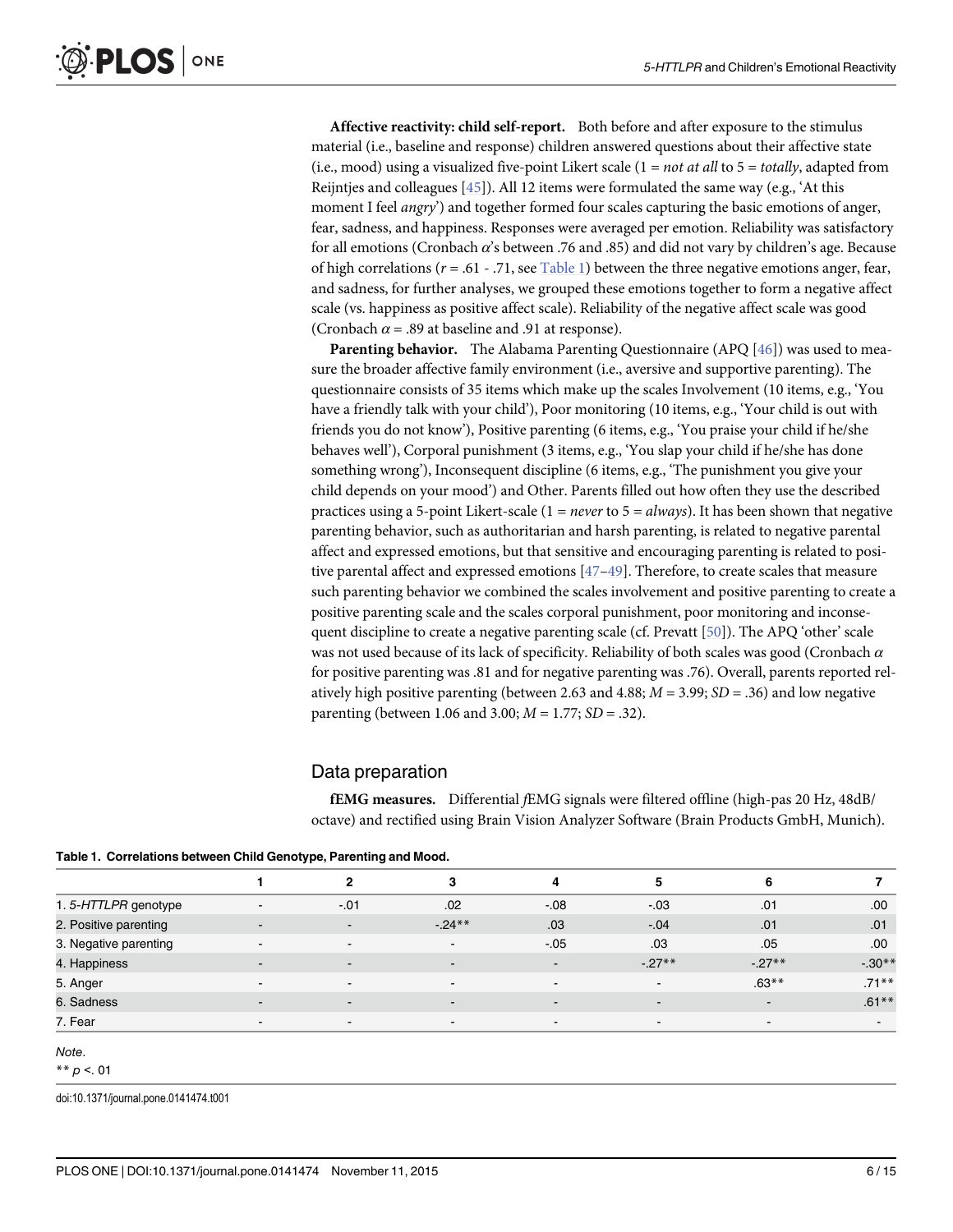<span id="page-6-0"></span>Raw fEMG data were segmented into 100 ms epochs. For each clip a baseline (i.e., neutral expression at start) and reaction epoch (i.e., onset of dynamic expression) was selected (cf. Deschamps and colleagues [\[39\]](#page-13-0)), resulting in four baseline and four reaction epochs per child. Since we applied this very strict fEMG baseline measure consisting of a baseline epoch of all four clips, conditions did differ on baseline scores of both muscles ( $ps < .01$ ). These differences can be explained by "carry-over" effects of muscle response to a clip, to the baseline measure of the next clip: Muscle reaction to clip one onto baseline epoch of clip two (etc.). Absolute scores of 3SD above the mean were considered extreme outliers and were removed. Due to technical problems and measurement errors (e.g., equipment failure, "noise" from another room, or children wishing to discontinue the fEMG procedure), fEMG data were missing for 47 children. Children without fEMG data did not differ from children with fEMG data on age, gender, genetic ancestry, 5-HTTLPR genotype, or on parent-reported parenting behavior ( $ps > .11$ ).

Genotype. Buccal swabs from children were collected in lysisbuffer (100 mM NaCl, 10 mM EDTA, 10 mM Tris pH 8, 0.1 mg/ml proteinase K and 0.5% w/v SDS) until further processing. Genomic DNA was isolated from the samples using the Chemagic buccal swab kit on a Chemagen Module I workstation (Chemagen Biopolymer-Technologie AG, Baesweiler, Germany). The region of interest from the 5-HTT gene was amplified by PCR using the following primers: a FAM-labelled primer 5'-TCCTCCGCTTTGGCGCCTCTTCC-3', and a reverse primer 5'-TGGGGGTTGCAGGGGAGATCCTG-3'. Typical PCR reactions contained between 10 and 100 ng genomic DNA templates, 10 pmol of forward and reverse primer. PCR was carried out in the presence of 5% DMSO, 5x buffer supplied with the enzyme and with 1.25U of LongAmp Taq DNA Polymerase (NEB) in a total volume of 30 μl using the following cycling conditions: initial denaturation step of 10 min at 95  $\degree$ C, followed by 26 cycles of 30 sec 95  $\degree$ C, 30 sec 69° C, 60 sec 65° C and a final extension step of 10 min 65° C. After PCR 10 μl of the sample is subjected to restriction digestion with the enzyme HpaII in a total volume of 20 μl. Restriction is incubated for 2 hours at 37°C and inactivated by incubating for 20 min. at 80°C. One microliter of PCR product before and after restriction was mixed separately with 0.3 μl LIZ-500 size standard (Applied Biosystems) and 11.7 μl formamide (Applied Biosystems) and run on an AB 3730 genetic analyser set up for fragment analyses with 50 cm capillaries. Results were analysed using GeneMarker software (Softgenetics).

Saliva of 513 children (36.8% LL-genotypes; 47.4% SL-genotypes; 15.8% SS-genotypes) was successfully genotyped. Hardy-Weinberg equilibrium (HWE) proportions were estimated [[51](#page-13-0)], and no deviations from these proportions were found ( $\chi^2 = 0.04$ ; df = 2; p = .89). For analyses, assuming the S-allele is dominant  $[18]$  $[18]$  $[18]$ , the 5-HTTLPR was dummy coded (i.e., SS and SL vs. LL). Possible associations between genotype and mood and possible Gene-Environment correlations (i.e., rGE) were checked. No significant correlations between genotype and parenting or child mood (i.e., pre-test scores) were found (see  $Table 1$ ).

# **Results**

# Randomization check

Chi square and ANOVA tests showed no differences between conditions on children's age, gender, 5-HTTLPR genotype, genetic ancestry, and child reported emotions at baseline or on parent-reported parenting ( $ps > .21$ ), indicating successful randomization.

# Overall effects of condition stimuli

We examined the effect of experimental condition using MANOVA's with condition as predictor, controlling for baseline fEMG activity and self-reported affect scores. To control for skewed distributions we used a bootstrapping procedure. As reported by previous studies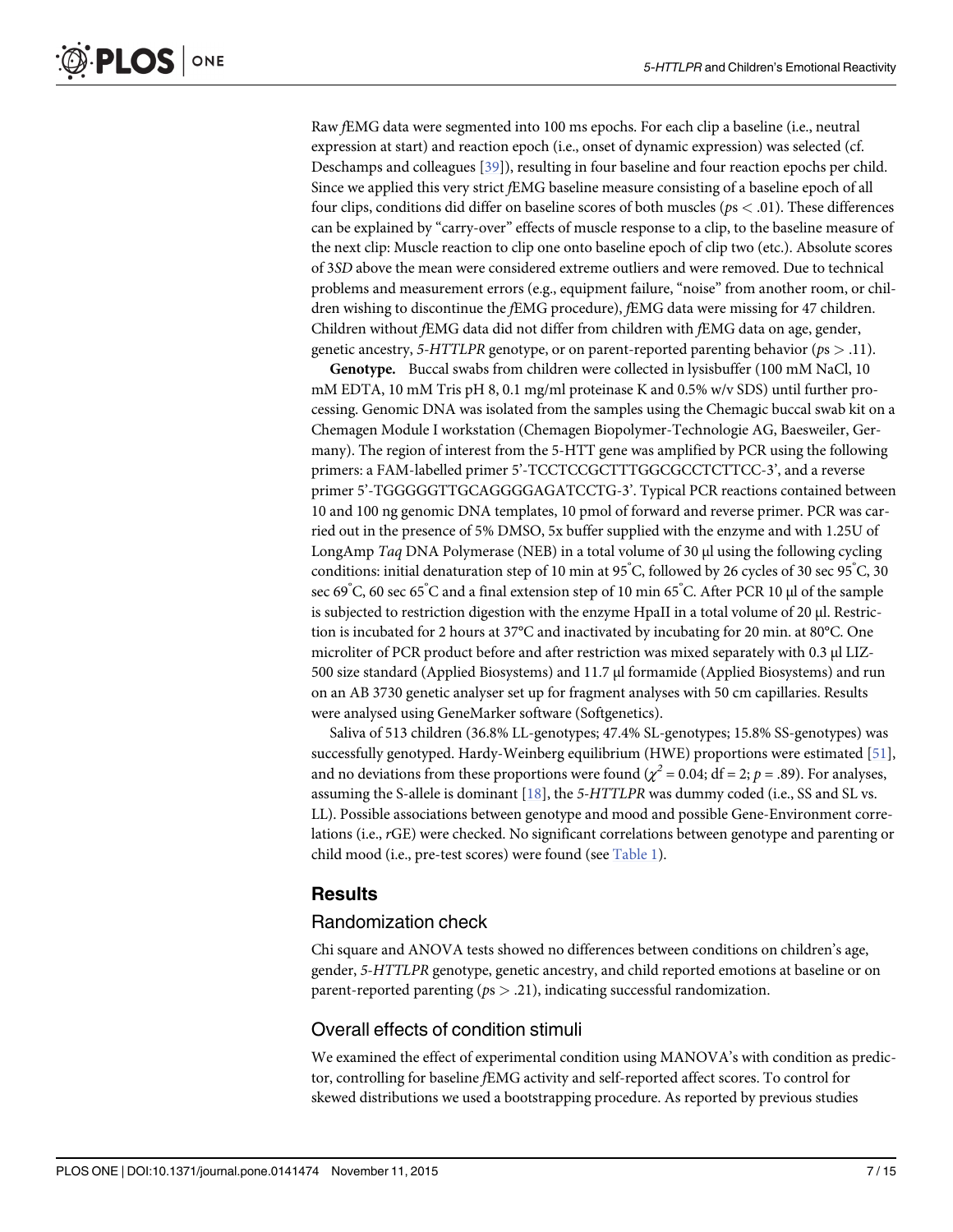<span id="page-7-0"></span>

Table 2. Descriptive Statistics of Motor Reactivity (Zygomaticus and Corrugator Muscle activity) and Affective Reactivity (Self-reported positive and negative affect).

|                 |             |           | Happy $(n = 170)$ |           |     |           |                   |     | Angry (n = $172$ ) |           |      |     | Neutral ( $n = 179$ ) |           |     |              |     |           |  |
|-----------------|-------------|-----------|-------------------|-----------|-----|-----------|-------------------|-----|--------------------|-----------|------|-----|-----------------------|-----------|-----|--------------|-----|-----------|--|
|                 | Total       |           | <b>SS/SL</b>      |           |     | LL        | Total             |     | <b>SS/SL</b>       |           |      |     | Total                 |           |     | <b>SS/SL</b> |     | LL        |  |
| Variable        | м           | <b>SD</b> | м                 | <b>SD</b> | м   | <b>SD</b> | м                 | SD  | М                  | <b>SD</b> | М    | SD  | М                     | <b>SD</b> | М   | SD           | М   | <b>SD</b> |  |
| Zygomaticus     | $12.13^{a}$ | 7.4       | 10.61             | 6.31      | 14  | 8.25      | 10.40 $^{\circ}$  | 6.4 | 10.73              | 6.92      | 9.84 | 7.1 | 7.06 <sup>c</sup>     | 6.56      | 7.7 | 7.18         | 5.8 | - 5.2     |  |
| Corrugator      | 6.11 $a b$  | 3.2       | 6.6               | 3.71      | 5.5 | 2.16      | 9.42 $^{\circ}$   | 5.2 | 9.84               | 5.17      | 8.4  | 5.2 | $7.51^{\circ}$        | 6.31      | 7.4 | 6.1          | 7.7 | 6.7       |  |
| Positive affect | $4.27^{b}$  | 0.9       | 4.38              | 0.74      | 4.1 | 0.98      | 4.01 $^{\rm a~c}$ | 0.9 | 3.96               | 0.99      | 4.1  | 0.8 | $4.21^{b}$            | 0.82      | 4.2 | 0.87         | 4.2 | 0.7       |  |
| Negative affect | 1.26 $b$    | 0.6       | 1.23              | 0.52      | 1.3 | 0.67      | 1.46 $^{ac}$      | 0.7 | 1.5                | 0.76      | 1.38 | 0.6 | $1.32^{p}$            | 0.6       | 1.4 | 0.68         | 1.3 | 0.5       |  |

a Significantly different from neutral

**b** Significantly different from anger

<sup>c</sup> Significantly different from happy

doi:10.1371/journal.pone.0141474.t002

[\[41](#page-13-0), [42\]](#page-13-0), motor and affective reactivity were not systematically related (small significant correlations were only found between corrugator and anger response ( $r = .11$ ,  $p < .05$ ), between zygomaticus and fear response  $(r = .11, p < .05)$ , and between zygomaticus and anger response  $(r = .14, p < .01)$ ). Therefore, separate analyses were conducted for motor and affective emotional reactivity. Analyses showed that the condition stimuli has a small but significant effect on both motor ( $N = 449$ ; Wilks'Lambda = .90,  $F(4, 886) = 12.55$ ,  $p < .001$ , partial  $\eta^2 = .05$ ) and affective reactivity ( $N = 518$ ; Wilks'Lambda = .93  $F(4, 1024) = 9.43$ ,  $p < .001$  partial  $\eta^2 = .04$ ) (see Table 2 for mean differences). As expected, children in the happy condition showed highest zygomaticus activity response (i.e., strongest smile) and highest response score for positive affect (i.e., happiness), but lowest for negative affect (i.e., anger, sadness and fear) of all conditions. Children in the angry condition showed highest corrugator activity response (i.e., strongest frown) and lowest response score for positive affect, but highest for negative affect of all conditions. Overall, these findings showed children's tendency to mimic and experience the emotion they were exposed to, indicating successful manipulation of emotions. Consistent with previous research  $[52]$  $[52]$ , the manipulation evoked stronger motor (but not affective) reactivity in girls (Partial  $\eta^2$  = .11), compared to boys (Partial  $\eta^2$  = .04) (see under auxiliary analyses and Tables A and B in [S1 Table\)](#page-11-0).

# Moderation effects of genotype and parenting

We examined the effect of genotype and parenting using MANOVA's, again controlling for baseline and skewed distributions. To avoid multicollinearity in the interaction analyses, mean-centered scores were computed for positive and negative parenting scales. See the results in Tables  $\frac{3}{2}$  $\frac{3}{2}$  $\frac{3}{2}$  and  $\frac{4}{3}$  $\frac{4}{3}$  $\frac{4}{3}$ . Crucially, the two-way condition×genotype interaction was not significant, indicating there is no direct relation between the 5-HTTLPR and emotional reactivity. Thus, contrary to our hypotheses, the strength of children's motor and affective reactions to the emotion they were exposed to did not depend on genotype. The three-way condition×genotype× parenting interactions were also not significant, indicating that 5-HTTLPR did not moderate emotional reactivity, regardless of children's broader affective family environment (i.e., positive and negative parenting).

Auxiliary analyses. To address factors possibly confounding the results, we performed four auxiliary analyses. First, to control for possible effects of family-relations between participants (i.e., control for kinship), we randomly included one parent-child dyad per family. Second, to control for possible systematic differences in allele frequencies within subgroups from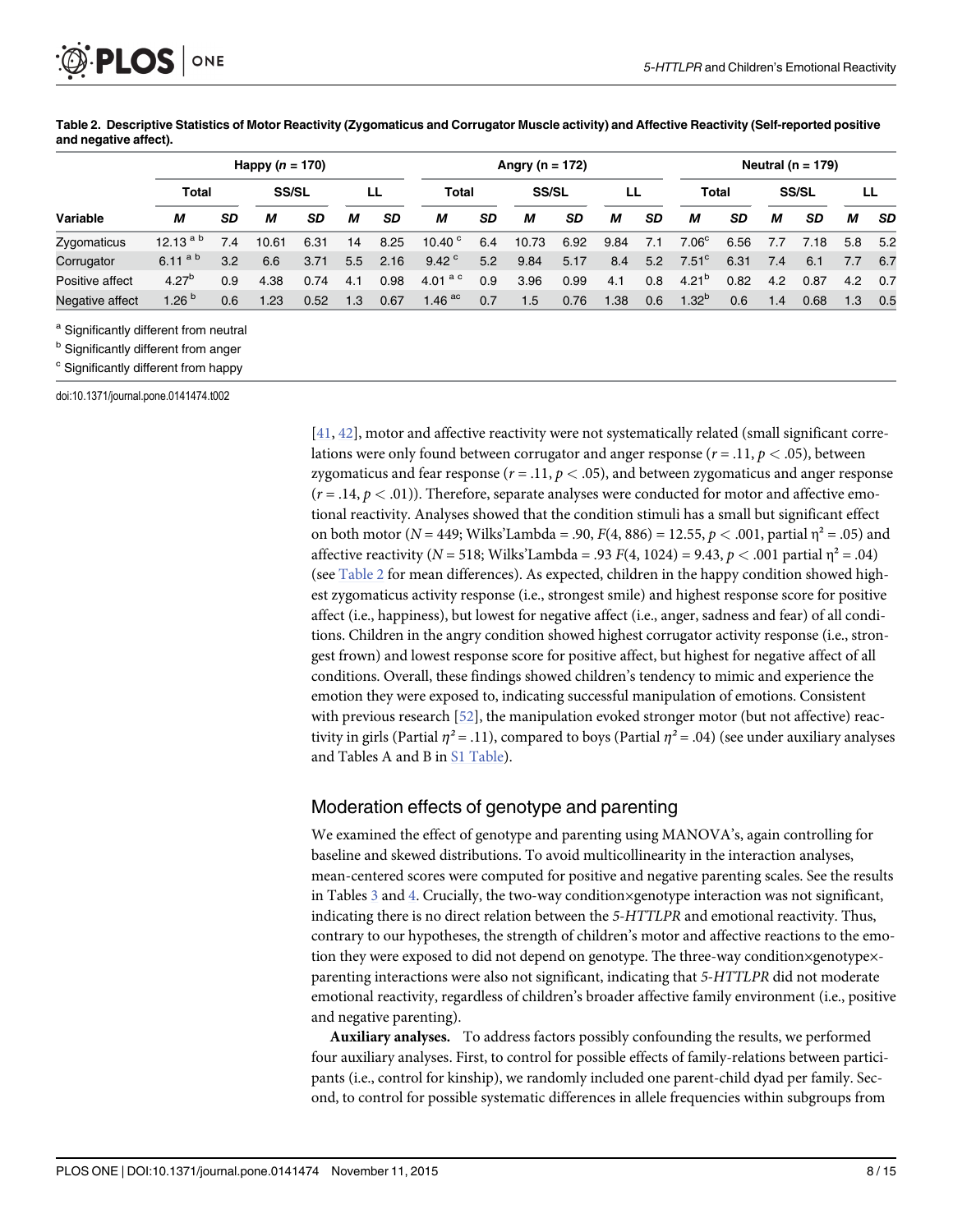# <span id="page-8-0"></span>PLOS ONE

#### [Table 3.](#page-7-0) Multivariate Results Motor Reactivity to Condition Stimuli.

|                                       | Wilk's Lambda | F                                             | df   | dferror | р   | Partial n <sup>2</sup> |  |  |  |  |  |
|---------------------------------------|---------------|-----------------------------------------------|------|---------|-----|------------------------|--|--|--|--|--|
|                                       |               | All children with complete data ( $n = 403$ ) |      |         |     |                        |  |  |  |  |  |
| Condition                             | .95           | 2.51                                          | 8.00 | 760.00  | .01 | .03                    |  |  |  |  |  |
| 5-HTTLPR                              | 1.00          | .66                                           | 4.00 | 379.00  | .62 | .01                    |  |  |  |  |  |
| Negative parenting                    | 1.00          | .36                                           | 4.00 | 383.00  | .62 | .00.                   |  |  |  |  |  |
| Positive parenting                    | .98           | 3.66                                          | 2.00 | 383.00  | .03 | .02                    |  |  |  |  |  |
| Conditionx5-HTTLPR                    | .99           | 1.17                                          | 4.00 | 764.00  | .33 | .01                    |  |  |  |  |  |
| Conditionxnegative parenting          | 1.00          | .20                                           | 4.00 | 766.00  | .94 | .00                    |  |  |  |  |  |
| Condition×positive parenting          | .99           | 1.01                                          | 4.00 | 766.00  | .81 | .00.                   |  |  |  |  |  |
| Condition×5-HTTLPR×negative parenting | .98           | 2.08                                          | 4.00 | 766.00  | .08 | .01                    |  |  |  |  |  |
| Conditionx5-HTTLPRxpositive parenting | 1.00          | .41                                           | 4.00 | 766.00  | .81 | .00                    |  |  |  |  |  |

doi:10.1371/journal.pone.0141474.t003

different genetic ancestry (i.e., population stratification  $[53]$  $[53]$  $[53]$ ) we excluded children of whom one or both parents were not born in Europe. Third, assessing genetic variation using a single polymorphism has been criticized. Multiple polymorphisms within a gene might alter gene expression. Specifically, the 5-HTTLR L-allele has an embedded single nucleotide substitution  $(SNP rs25531)$   $(A>G)$ , which seems to inhibit transcription, creating an allele functionally equivalent to the S-allele [\[54](#page-14-0)]. To control for possible effects of this SNP on 5-HTTLPR expression we repeated our analyses using a tri-allelic genetic factor (cf. Braithwaite and colleagues [\[3](#page-11-0)]): low expression: SS,  $SL_G$ ,  $L_GL_G$  (16.40%); medium expression:  $SL_A$ ,  $L_GL_A$  (54.40%); and high expression: L<sub>A</sub>L<sub>A</sub> (29.20%)<sub>.</sub> Weinberg equilibrium (HWE) proportions were estimated (87.9% AA genotype) [[51\]](#page-13-0), and no deviations from these proportions were found ( $\chi^2$  = .50;  $df = 2$ ;  $p = .78$ ). Fourth, in adults opposing effects have been found regarding the 5-HTTLPR for males and females in the development of internalizing psychopathology. For females, childhood stressors predicted higher depression in S-allele carriers, whereas for males this was in LL-genotypes [[55](#page-14-0)]. It might therefore be that different mechanisms underlie G×E including the 5-HTTLPR in males and females. There are indeed indications that there are gender differences in serotonergic functioning, specifically in central nervous system (CNS) serotonin turnover [\[56](#page-14-0)–[58\]](#page-14-0). Also, it might be that there are sensitive periods (i.e., effects of G×E might be stronger in some developmental periods than in others), or even critical periods (i.e., effects of G×E might be only present in certain developmental periods) for specific G×E [[59](#page-14-0)]. To control for

#### [Table 4.](#page-7-0) Multivariate Results Affective Reactivity to Condition Stimuli.

|                                       | Wilk's Lambda                                 | F    | df   | dferror | р   | Partial n <sup>2</sup> |  |  |  |
|---------------------------------------|-----------------------------------------------|------|------|---------|-----|------------------------|--|--|--|
|                                       | All children with complete data ( $n = 460$ ) |      |      |         |     |                        |  |  |  |
| Condition                             | .95                                           | 5.86 | 4.00 | 878.00  | .00 | .03                    |  |  |  |
| 5-HTTLPR                              | 1.00                                          | .51  | 2.00 | 439.00  | .60 | .00.                   |  |  |  |
| Negative parenting                    | 1.00                                          | .04  | 2.00 | 439.00  | .96 | .00.                   |  |  |  |
| Positive parenting                    | .97                                           | 6.33 | 2.00 | 439.00  | .00 | .03                    |  |  |  |
| Condition×5-HTTLPR                    | 1.00                                          | .44  | 4.00 | 878.00  | .78 | .00.                   |  |  |  |
| Conditionxnegative parenting          | .99                                           | 1.44 | 4.00 | 878.00  | .22 | .01                    |  |  |  |
| Conditionxpositive parenting          | .99                                           | .88  | 4.00 | 878.00  | .48 | .00                    |  |  |  |
| Conditionx5-HTTLPRxnegative parenting | .99                                           | .77  | 4.00 | 878.00  | .55 | .00                    |  |  |  |
| Conditionx5-HTTLPRxpositive parenting | .99                                           | 1.01 | 4.00 | 878.00  | .40 | .01                    |  |  |  |

doi:10.1371/journal.pone.0141474.t004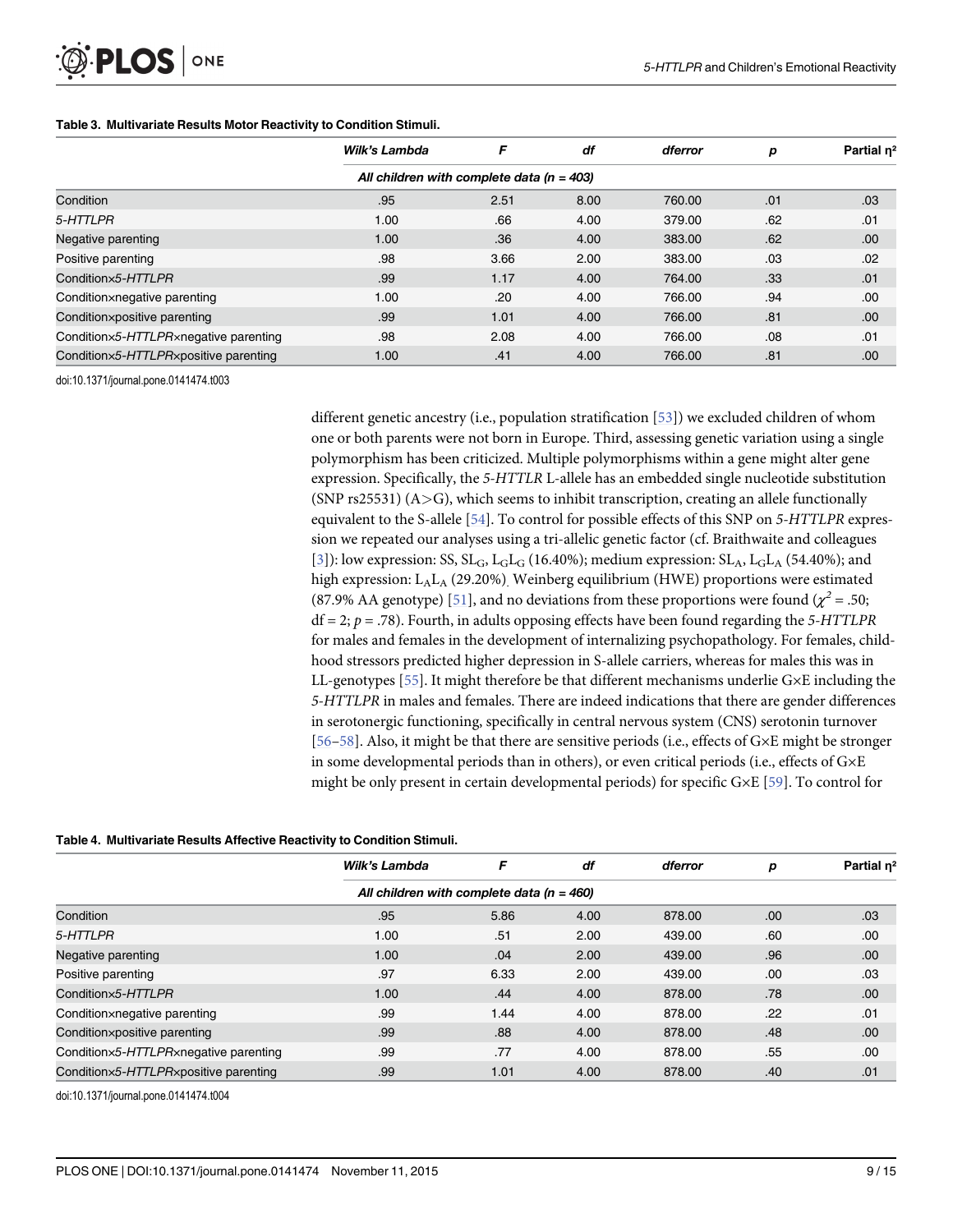<span id="page-9-0"></span>possible confounding effects of child gender and age we repeated the analyses including condition×genotype×age and condition×genotype×gender interactions.

In all abovementioned analyses, the condition×genotype and the condition×genotype×parenting interactions remained non-significant, regardless of kinship, genetic ancestry, possible tri-allelic effects, age and gender (Tables A and B in [S1 Table](#page-11-0)). Thus, these analyses too showed that the strength of children's motor and affective reactivity to the emotion they were exposed to did not depend on their genotype–regardless of whether children's broader affective family environment (i.e., parenting) was taken into account.

# **Discussion**

Emotional reactivity has been put forward as a possible mechanism underlying interactions between the 5-HTTLPR polymorphism and affective environmental risk (e.g., angry, harsh parenting) in predicting child psychopathology. If emotional reactivity indeed functions as an explanatory mechanism, it should be directly associated with the 5-HTTLPR polymorphism, specifically in interaction with the broader environment children grow up in. Knowledge on such mechanisms underlying G×E is important to increase the empirical and clinical value of the discoveries made so far  $[60, 61]$  $[60, 61]$  $[60, 61]$  $[60, 61]$ . In a large-scale experiment we tested whether children's motor and affective reactivity to dynamic facial expressions and vocalizations was dependent on their 5-HTTLPR genotype. Results showed that this is not the case: Although children reacted to the happy, angry and neutral stimuli in an emotionally congruent manner, this emotional reactivity was not associated with the 5-HTTLPR polymorphism, regardless of children's broader affective environment (i.e., positive and negative parenting). This finding did not change controlling for kinship, genetic ancestry, age, gender or including a tri-allelic genetic factor. Together, these findings challenge the hypothesis that emotional reactivity underlies interactions between the 5-HTTLPR polymorphism and affective environmental stressors in predicting child psychopathology.

How do our findings relate to previous research? Although previous studies found S-allele carriers to show heightened neural response to emotional stimuli  $[23, 24]$  $[23, 24]$  $[23, 24]$ , we did not find these genetic differences to translate to heightened motor or affective reactions in children. Consequently, our findings do not confirm that emotional reactivity, as has been theorized, is indeed an underlying mechanism of previous found G×E including the 5-HTTLPR polymorphism [[6](#page-11-0), [7\]](#page-11-0). This contradicts earlier findings, showing that children's angry reactivity mediated the interaction between 5-HTTLPR and maternal unresponsiveness [[7\]](#page-11-0). One possibility is that emotional reactivity −as we measured it− is simply not a mechanism underlying G×E including the 5-HTTLPR. The 5-HTTLPR has been related to other affective, cognitive and behavioural endophenotypes, besides emotional reactivity, as well [\[6,](#page-11-0)  $62$ ]. G×E including the 5-HTTLPR might therefore result, not from differences in emotional reactivity, but rather from differences in the ability to regulate emotions evoked by others (e.g., how children reframe or suppress these emotions). Indeed, a recent study found that emotion regulation (i.e., using cognitive reappraisal) served as a buffer in the association between 5-HTTLPR, environmental stressors, and psychopathology [[63\]](#page-14-0). Because the distinction between emotional reactivity, regulation and processing (e.g., cognitive processes) is a difficult one  $[64, 65]$  $[64, 65]$  $[64, 65]$  $[64, 65]$  $[64, 65]$ , it might be conducive for future research efforts to take into account different emotional processes that are possibly involved in individual differences in psychopathology.

It is important to interpret our present results in light of specific limitations. First, being hosted by a Research Centre −an educative attraction− caused an oversampling of relatively highly educated and well-adjusted families. The range of reported parenting behavior was therefore limited to scores reflecting (sub)optimal behavior. Our results might not be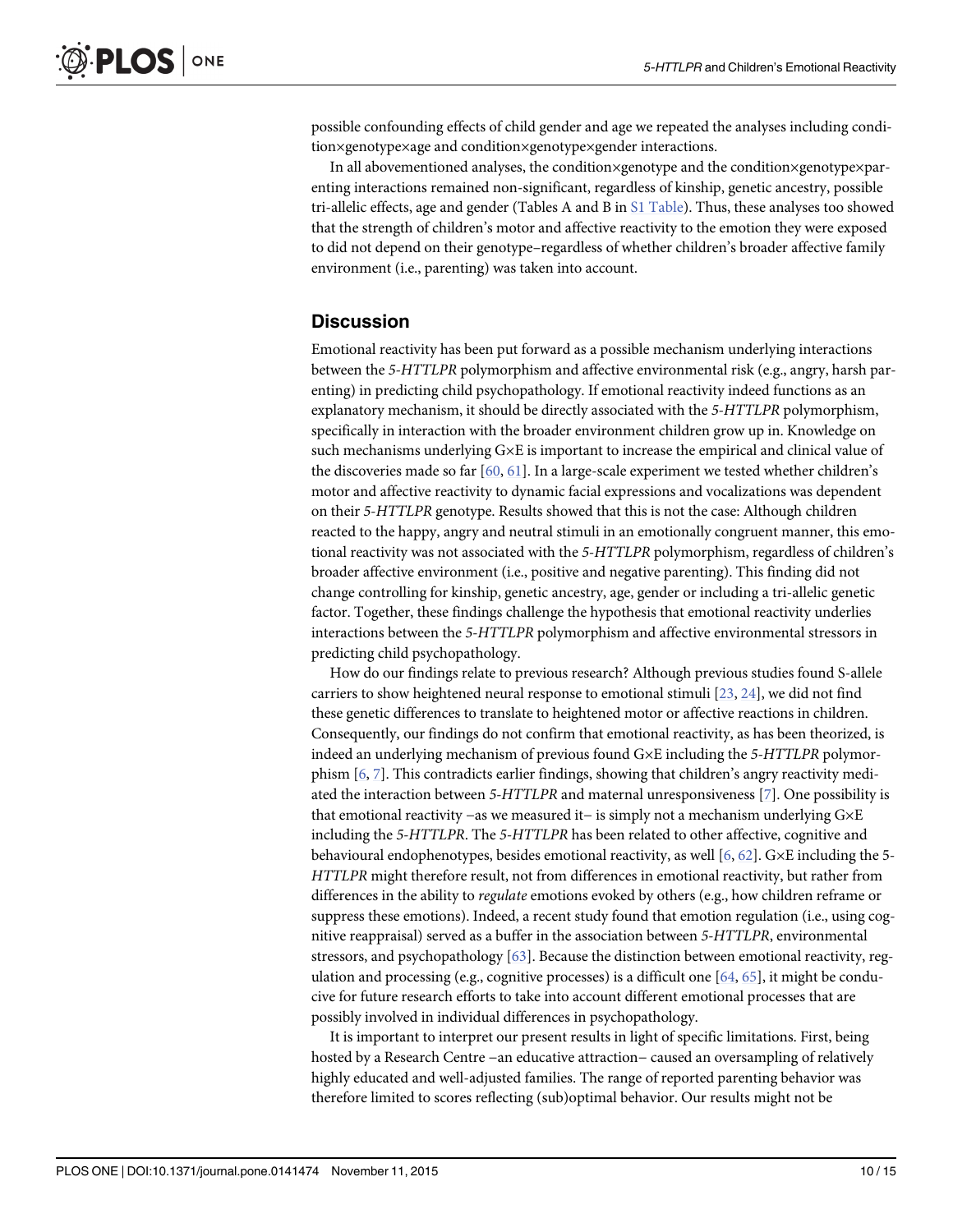<span id="page-10-0"></span>generalizable to the general population. Future research should therefore test these hypotheses in more heterogeneous samples and also in at risk samples. Additionally, to avoid "carry-over" effects from one emotion to another a between subject design was selected. This means our study does not actually measure whether the same children genetically differ in emotional reactivity to both positive and negative emotions (i.e., for better and for worse), but only whether children differ in reactivity to either negative or positive emotions. Furthermore, the emotional reactivity hypothesis is based on differences in serotonin availability, which is influenced by multiple genes but which was measured in this study by 5-HTTLPR variability alone. Including more genetic factors possibly influencing serotonin availability could be an important next step. For example, a serotonergic genetic pathway (i.e., also including genes coding for serotonin synthesis and reuptake, such as TPH1, HTR1A, and HTR2C) could be used as moderator.

Nevertheless, our study design has some important strengths. First of all, our study is part of the growing body of experimental research on G×E (for an overview see Bakermans-Kranenburg and Van IJzendoorn [\[66\]](#page-14-0)) providing more robust measures of G×E compared to correlational designs (e.g., ruling out alternative explanations for such an interaction). Second, our large scale genetically informed experiment shows it is possible to manipulate emotions in school-aged children and to measure their emotional reactions through both self-report and fEMG. We used a multi-method multi-informant approach, using both observed motor and self-reported affective reactivity measures. Replicating previous research [[26](#page-12-0), [67](#page-14-0)], we found stronger motor (but not affective) reactivity in girls than boys, which might indicate gender differences in emotion processing. Third, our study assessed children's reactivity to standardized and precise measures of both negative (i.e., anger) and positive (i.e., happiness) affective environmental factors (i.e., for better and for worse). We tested whether children genetically differ in their general emotional reactivity by exposing them to standardized emotional facial expressions, which were directed toward the child, in a controlled laboratory setting rather than in "real life" situations. However, this approach might explain why our findings differ from those of Davies and Cicchetti [[7](#page-11-0)] (who exposed children to a simulated angry phone conversation between the mother and her intimate partner) and Gyurak and colleagues [[24](#page-12-0)] (who exposed adults to a clip about the Darfur crisis). These previous studies did not include standardized emotion expressions addressing the child.

Studies on G×E in psychopathology form a fast growing field of research, yielding exciting results on the interplay between genes and environment. However, we have little understanding of how such interactions work. In order for these interactions to have empirical and clinical implications, we need to understand the underlying psycho-biological mechanisms. Our findings showed that one important hypothesis on why children might be more susceptible to environmental stressors did not hold true: Contrary to the emotional reactivity hypothesis, children carrying a SS/SL-genotypes of the 5-HTTLPR were not more emotionally reactive than LL-genotypes. Our findings might indicate that previously found differences between SS/ SL- and LL-genotypes in emotion processing do not translate into differences in motor and affective reactivity. Future research should explore whether such processes rather translate into other psycho-biological processes such as emotion regulation or processing. Unravelling mechanisms underlying G×E demands that we report both findings that confirm and findings that falsify our theories or assumptions about specific G×E. Only such transparency can help us gain insight into the validity and specificity of these mechanisms (see also Heininga et al., 2015 on ambivalent G×E findings including the [5](#page-11-0)-HTTLPR  $[5]$ ). However, we must keep in mind that the absence of evidence is not necessarily the evidence of absence. In this regard, it is pivotal to acknowledge that research on the interplay between genetics and the environment is making important (technological) progress. Future studies using epigenetics, haplotypes and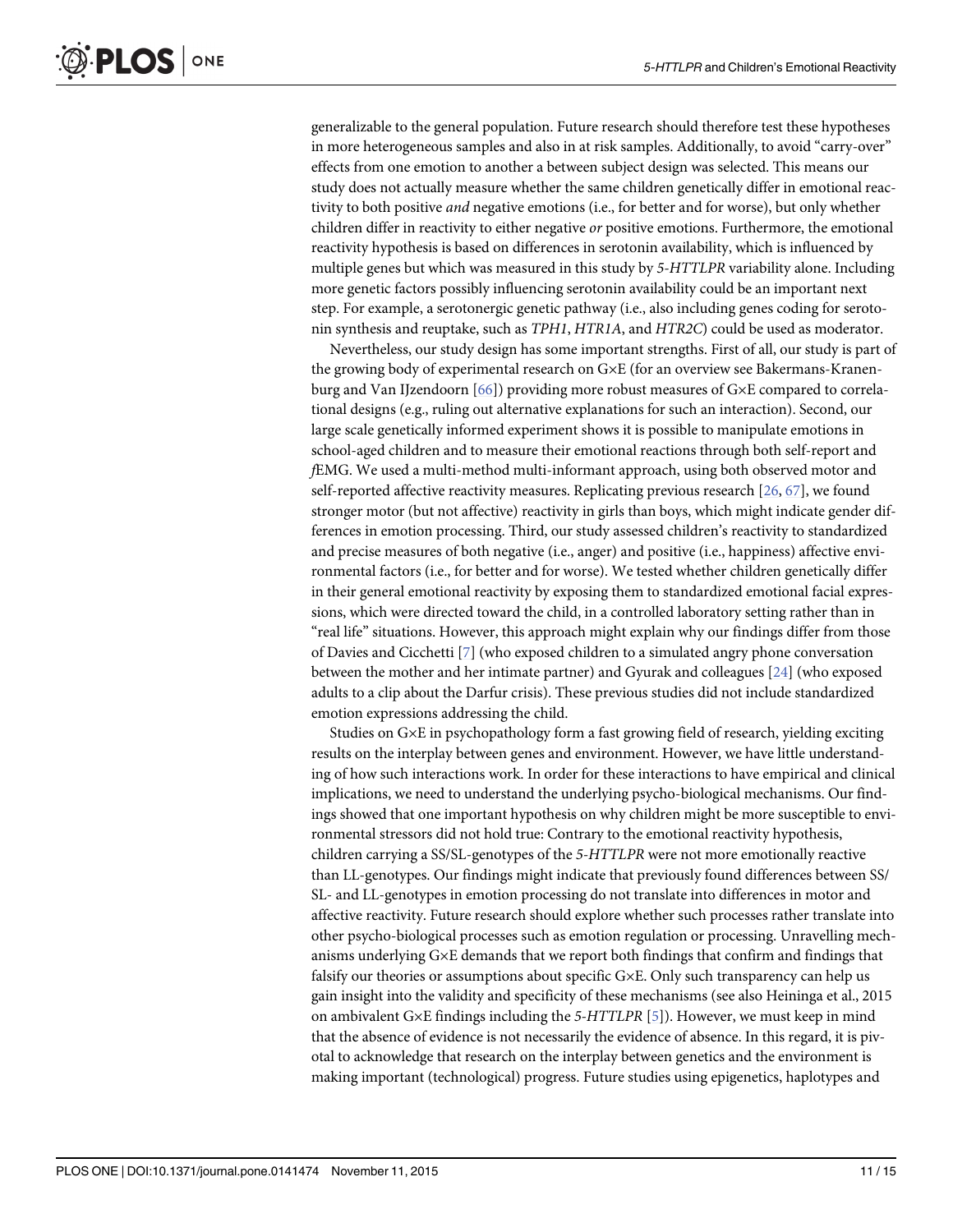<span id="page-11-0"></span>the whole genome (i.e., GWAS) might yield more solid results [\[67](#page-14-0)–[69\]](#page-14-0). Such strategies might also prove to be powerful designs to further explore the mechanisms of G×E.

To summarize, we conclude that how strongly children react to other's emotions, with their facial expression and own affect, is neither directly explained by variation in the 5-HTTLPR, nor by a combination of 5-HTTLPR variability and previous interactions with the environment. These findings challenge the emotional reactivity hypothesis.

# Supporting Information

[S1 Dataset.](http://www.plosone.org/article/fetchSingleRepresentation.action?uri=info:doi/10.1371/journal.pone.0141474.s001) Dataset 5-HTTLR and emotional reactivity.

(CSV)

[S1 File.](http://www.plosone.org/article/fetchSingleRepresentation.action?uri=info:doi/10.1371/journal.pone.0141474.s002) Codebook dataset. (PDF)

[S1 Table](http://www.plosone.org/article/fetchSingleRepresentation.action?uri=info:doi/10.1371/journal.pone.0141474.s003). Auxiliary analyses Table A and B. (DOC)

# Acknowledgments

We thank Prof. Susan Branje, Jolien van der Graaff, Ph.D., and Dennis Schutter, Ph.D. for their help with the collection and processing of the fEMG data. We thank science center NEMO Amsterdam (Science Live) for hosting our study.

# Author Contributions

Conceived and designed the experiments: JW EB MS WM BO GO. Performed the experiments: JW MS. Analyzed the data: JW. Contributed reagents/materials/analysis tools: JW MS EB. Wrote the paper: JW MS EB WM BO GO.

#### References

- [1.](#page-1-0) Van IJzendoorn M, Belsky J, Bakermans-Kranenburg M. Serotonin transporter genotype 5-HTTLPR as a marker of differential susceptibility: A meta-analyses of child and adolescent gene-by-environment studies. Transl Psychiatry. 2012; 2: e147. doi: [10.1038/tp.2012.73](http://dx.doi.org/10.1038/tp.2012.73) PMID: [22872162](http://www.ncbi.nlm.nih.gov/pubmed/22872162)
- [2.](#page-1-0) Agnafors S, Comasco E, Bladh M, Sydsjo G, DeKeyser L, Oreland L. et al. Effect of gene, environment and maternal depressive symptoms on pre-adolescence behavior problems-a longitudinal study. Child Adolesc Psychiatry Ment Health. 2013; 10: e7.
- [3.](#page-8-0) Braithwaite EC, Ramchandani PG, O'Connor TG, Van IJzendoorn MH, Bakermans-Kranenburg MJ, Glover V, et al. No moderating effect of 5-HTTLPR on associations between antenatal anxiety and infant behavior. J Am Acad Child Adolesc Psychiatry. 2013; 52: 519–526. doi: [10.1016/j.jaac.2013.02.](http://dx.doi.org/10.1016/j.jaac.2013.02.010) [010](http://dx.doi.org/10.1016/j.jaac.2013.02.010) PMID: [23622853](http://www.ncbi.nlm.nih.gov/pubmed/23622853)
- 4. Richards JS, Hartman CA, Franke B, Hoekstra PJ, Heslenfeld DJ, Oosterlaan J. Differential susceptibility to maternal expressed emotion in children with ADHD and their siblings? Investigating plasticity genes, prosocial and antisocial behaviour. Eur Child Adolesc Psychiatry. 2015; 24: 209–217. doi: [10.](http://dx.doi.org/10.1007/s00787-014-0567-2) [1007/s00787-014-0567-2](http://dx.doi.org/10.1007/s00787-014-0567-2) PMID: [24929324](http://www.ncbi.nlm.nih.gov/pubmed/24929324)
- [5.](#page-1-0) Heininga VE, Oldehinkel AJ, Veenstra R, Nederhof E. I just ran a thousand analyses: benefits of multiple testing in understanding equivocal evidence on gene-environment interactions.PLoS One. 2015; 10 (5): e0125383. doi: [10.1371/journal.pone.0125383](http://dx.doi.org/10.1371/journal.pone.0125383) PMID: [26016887](http://www.ncbi.nlm.nih.gov/pubmed/26016887)
- [6.](#page-1-0) Van Goozen SHM, Fairchild G, Snoek H, Harold G. The evidence for a neurobiological model of childhood antisocial behavior. Psychol Bull. 2007; 133: 149–182. PMID: [17201574](http://www.ncbi.nlm.nih.gov/pubmed/17201574)
- [7.](#page-1-0) Davies PT, Cicchetti D. How and why does the 5-HTTLPR gene moderate associations between maternal unresponsiveness and children's disruptive problems? Child Dev. 2014; 85: 484–500. doi: [10.](http://dx.doi.org/10.1111/cdev.12148) [1111/cdev.12148](http://dx.doi.org/10.1111/cdev.12148) PMID: [24033129](http://www.ncbi.nlm.nih.gov/pubmed/24033129)
- [8.](#page-1-0) Rothbart MK, Derryberry D. Development of individual differences in temperament. Adv Dev Psychol. 1981; 1: 37–86.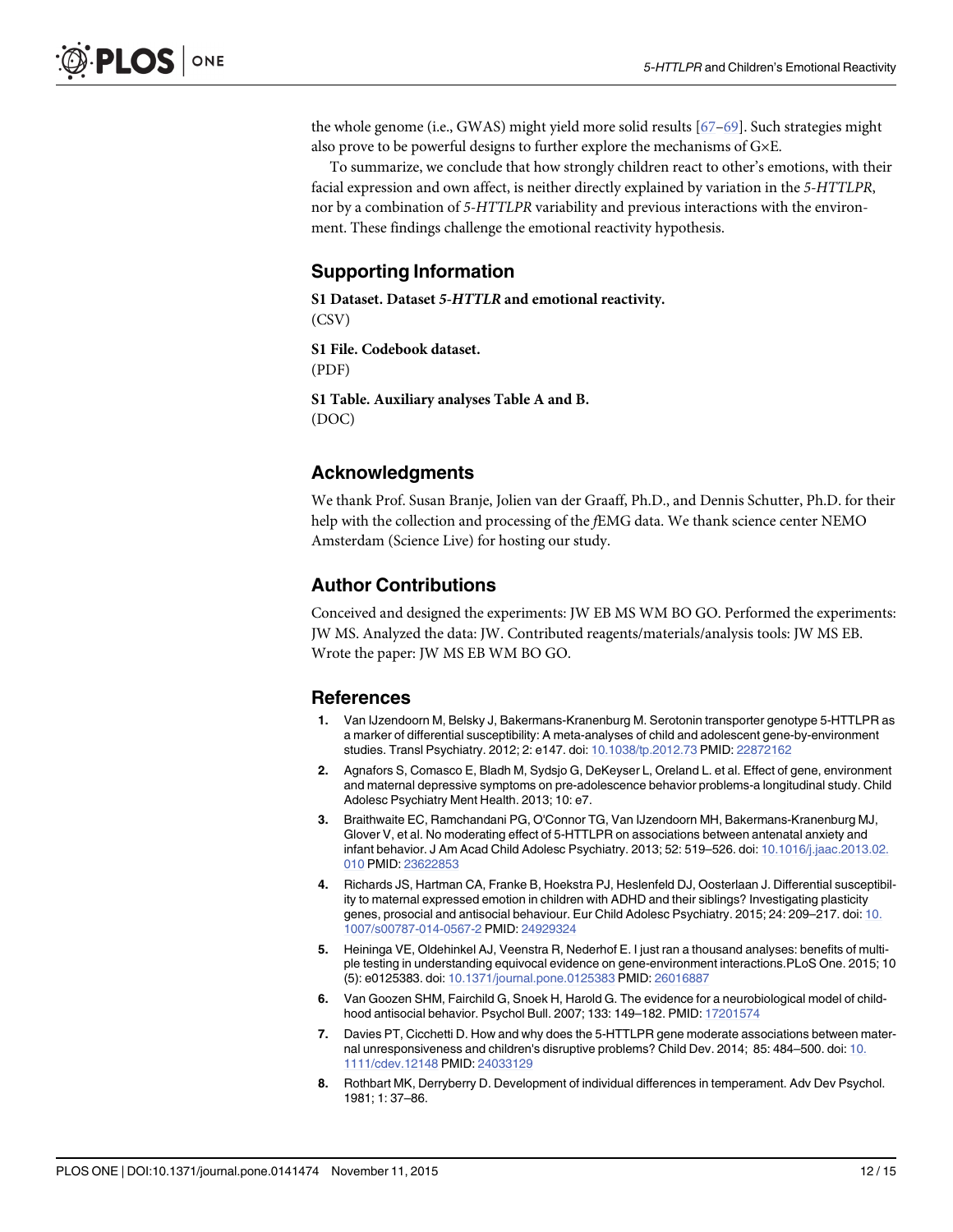- <span id="page-12-0"></span>[9.](#page-1-0) Teti DM, Cole PM. Parenting at risk: New perspectives, new approaches. J Fam Psychol. 2011; 25: 625–634. doi: [10.1037/a0025287](http://dx.doi.org/10.1037/a0025287) PMID: [21875200](http://www.ncbi.nlm.nih.gov/pubmed/21875200)
- [10.](#page-1-0) Denham SA, Workman E, Cole PM, Weissbrod C, Kendziora KT, Zahn–Waxler C. Prediction of externalizing behavior problems from early to middle childhood: The role of parental socialization and emotion expression. Dev Psychopathol. 2000; 12: 23–45. PMID: [10774594](http://www.ncbi.nlm.nih.gov/pubmed/10774594)
- Sonuga-Barke EJ, Oades RD, Psychogiou L, Chen W, Franke B, Buitelaar J, et al. Dopamine and serotonin transporter genotypes moderate sensitivity to maternal expressed emotion: The case of conduct and emotional problems in attention deficit/hyperactivity disorder. J Child Psychol Psychiatry. 2009; 50: 1052–1063. doi: [10.1111/j.1469-7610.2009.02095.x](http://dx.doi.org/10.1111/j.1469-7610.2009.02095.x) PMID: [19490304](http://www.ncbi.nlm.nih.gov/pubmed/19490304)
- [12.](#page-1-0) El-Sheikh M. Parental drinking problems and children's adjustment: Vagal regulation and emotional reactivity as pathways and moderators of risk. J AbPsychol. 2001; 110: 499–515.
- [13.](#page-1-0) Stringaris A, Zavos H, Leibenluft E, Maughan B, Eley T. Adolescent irritability: Phenotypic associations and genetic links with depressed mood. Am J Psychiatry. 2012; 169: 47-54. doi: [10.1176/appi.ajp.](http://dx.doi.org/10.1176/appi.ajp.2011.10101549) [2011.10101549](http://dx.doi.org/10.1176/appi.ajp.2011.10101549) PMID: [22193524](http://www.ncbi.nlm.nih.gov/pubmed/22193524)
- [14.](#page-1-0) De Wied M, Van Boxtel A, Zaalberg R, Goudena PP, Matthys W. Facial EMG responses to dynamic emotional facial expressions in boys with disruptive behavior disorders. J Psychiatr Res. 2006; 40: 112–121. PMID: [16176819](http://www.ncbi.nlm.nih.gov/pubmed/16176819)
- [15.](#page-1-0) Sloan DM, Bradley MM, Dimoulas E, Lang PJ. Looking at facial expressions: Dysphoria and facial EMG. Bio Psychol. 2002; 60: 79–90.
- [16.](#page-1-0) Hariri AR., Drabant EM, Weinberger DR. Imaging genetics: perspectives from studies of genetically driven variation in serotonin function and corticolimbic affective processing. Biol Psychiatry. 2006; 59: 888–897. PMID: [16442081](http://www.ncbi.nlm.nih.gov/pubmed/16442081)
- [17.](#page-2-0) Pezawas L, Meyer-Lindenberg A, Drabant M, Verchinski BA, Munoz K E, Kolachana BS, et al. 5- HTTLPR polymorphism impacts human cingulate-amygdala interactions: A genetic susceptibility mechanism for depression. Nat Neurosci. 2005; 8: 828–834. PMID: [15880108](http://www.ncbi.nlm.nih.gov/pubmed/15880108)
- [18.](#page-2-0) Lesch K, Bengel D, Heils A, Sabol SZ, Greenberg BD, Petri S et al. Association of anxiety-related traits with a polymorphism in the serotonin transporter gene regulatory region. Science. 1996: 274; 1527– 1531. PMID: [8929413](http://www.ncbi.nlm.nih.gov/pubmed/8929413)
- [19.](#page-2-0) Greenberg BD, Tolliver TJ, Huang SJ, Li Q, Bengel D, Murphy DL. Genetic variation in the serotonin transporter promoter region affects serotonin uptake in human blood platelets. Am J Med Gen. 1999; 88: 83–87.
- [20.](#page-2-0) Naylor L, Dean B, Pereira A, Mackinnon A, Kouzmenko A, Copolov D. No association between the serotonin transporter-linked promoter region polymorphism and either schizophrenia or density of the serotonin transporter in human hippocampus. Mol Med. 1998; 4: 671–674. PMID: [9848084](http://www.ncbi.nlm.nih.gov/pubmed/9848084)
- [21.](#page-2-0) Glenn AL. The other allele: Exploring the long allele of the serotonin transporter gene as a potential risk factor for psychopathy: A review of the parallels in findings. Neurosci Biobehav Rev. 2011; 35:612– 620. doi: [10.1016/j.neubiorev.2010.07.005](http://dx.doi.org/10.1016/j.neubiorev.2010.07.005) PMID: [20674598](http://www.ncbi.nlm.nih.gov/pubmed/20674598)
- [22.](#page-2-0) Munafò MR, Brown SM, Hariri AR. Serotonin transporter (5-HTTLPR) genotype and amygdala activation: A meta-analysis. Biol Psychiatry. 2008; 63: 852–857. PMID: [17949693](http://www.ncbi.nlm.nih.gov/pubmed/17949693)
- [23.](#page-2-0) Murphy SE, Norbury R, Godlewska BR, Cowen PJ, Mannie ZM, Harmer CJ et al. The effect of the serotonin transporter polymorphism (5-HTTLPR) on amygdala function: a meta-analysis. Mol Psychiatry. 2013; 18: 512–520. doi: [10.1038/mp.2012.19](http://dx.doi.org/10.1038/mp.2012.19) PMID: [22488255](http://www.ncbi.nlm.nih.gov/pubmed/22488255)
- [24.](#page-2-0) Gyurak A, Haase CM, Sze J, Goodkind MS, Coppola G, Lane J, et al. The effect of the serotonin transporter polymorphism (5-HTTLPR) on empathic and self-conscious emotional reactivity. Emotion. 2013; 13: 25–35. doi: [10.1037/a0029616](http://dx.doi.org/10.1037/a0029616) PMID: [22906085](http://www.ncbi.nlm.nih.gov/pubmed/22906085)
- [25.](#page-2-0) Hankin B, Nederhof E, Oppenheimer C, Jenness J, Young J, Abela J. Differential susceptibility in youth: Evidence that 5-HTTLPR x positive parenting is associated with positive affect 'for better and worse'. Transl Psychiatr. 2011; 1: e44.
- [26.](#page-2-0) Wild B, Erb M, Bartels M. Are emotions contagious? Evoked emotions while viewing emotionally expressive faces: quality, quantity, time course and gender differences. Psychiatry Res. 2001; 102: 109–124. PMID: [11408051](http://www.ncbi.nlm.nih.gov/pubmed/11408051)
- 27. Hess U, Blairy S. Facial mimicry and emotional contagion to dynamic emotional facial expressions and their influence on decoding accuracy. Int J Psychophysiol. 2001; 40: 129-141. PMID: [11165351](http://www.ncbi.nlm.nih.gov/pubmed/11165351)
- [28.](#page-2-0) Likowski KU, Mühlberger A, Gerdes AB, Wieser MJ, Pauli P, Weyers P. Facial mimicry and the mirror neuron system: simultaneous acquisition of facial electromyography and functional magnetic resonance imaging. Front Hum Neurosci. 2002; 6: e214.
- [29.](#page-2-0) Dishion TJ, Patterson GR. Developmental psychopathology. 2nd ed. Cicchetti DD, Cohen DJ, editors. Hoboken, NJ: Wiley; 2006.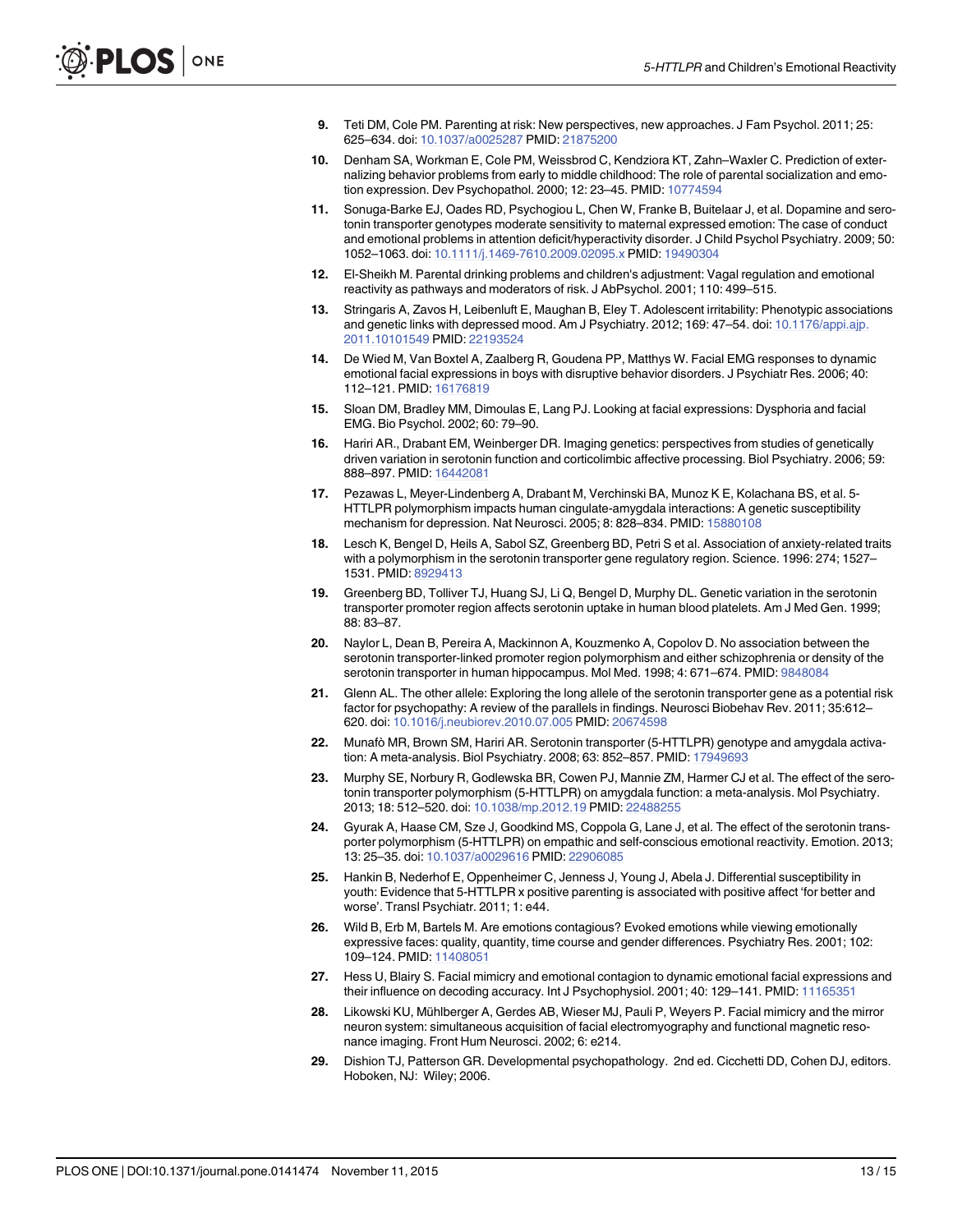- <span id="page-13-0"></span>[30.](#page-2-0) El-Sheikh M, Cummings EM, Reiter S. Preschoolers' responses to ongoing interadult conflict: The role of prior exposure to resolved versus unresolved arguments. J Abnorm Child Psychol. 1996; 24: 665– 679. PMID: [8956090](http://www.ncbi.nlm.nih.gov/pubmed/8956090)
- [31.](#page-2-0) Walsh ND, Dalgleish T, Dunn VJ, Abbott R, St Clair MC, Owens M, et al. 5-HTTLPR-environment interplay and its effects on neural reactivity in adolescents. Neuroimage. 2012; 24: 665–680.
- [32.](#page-2-0) Wilson KR, Hansen DJ, Li M. The traumatic stress response in child maltreatment and resultant neuropsychological effects. Aggress Violent Behav. 2011; 16: 87–97.
- [33.](#page-2-0) Canli T, Lesch KP. Long story short: the serotonin transporter in emotion regulation and social cognition. Nat Neurosci. 2007; 10: 1103–1109. PMID: [17726476](http://www.ncbi.nlm.nih.gov/pubmed/17726476)
- [34.](#page-3-0) Matthys W, Vanderschuren LJ, Schutter DJ, Lochman JE. Impaired neurocognitive functions affect social learning processes in oppositional defiant disorder and conduct disorder: Implications for interventions. Clin Child Fam Psychol Rev. 2012; 15: 234–246. doi: [10.1007/s10567-012-0118-7](http://dx.doi.org/10.1007/s10567-012-0118-7) PMID: [22790712](http://www.ncbi.nlm.nih.gov/pubmed/22790712)
- [35.](#page-3-0) Jaffee SR, Price TS. The implications of genotype–environment correlation for establishing causal processes in psychopathology. Dev Psychopathol. 2012; 24: 1253–1264. doi: [10.1017/](http://dx.doi.org/10.1017/S0954579412000685) [S0954579412000685](http://dx.doi.org/10.1017/S0954579412000685) PMID: [23062295](http://www.ncbi.nlm.nih.gov/pubmed/23062295)
- [36.](#page-3-0) Van Der Schalk J, Hawk ST, Fischer AH, Doosje B. Moving faces, looking places: Validation of the Amsterdam dynamic facial expression set (ADFES). Emotion. 2011; 11: 907–920. doi: [10.1037/](http://dx.doi.org/10.1037/a0023853) [a0023853](http://dx.doi.org/10.1037/a0023853) PMID: [21859206](http://www.ncbi.nlm.nih.gov/pubmed/21859206)
- [37.](#page-3-0) Sato W, Kochiyama T, Yoshikawa S, Naito E, Matsumura M. Enhanced neural activity in response to dynamic facial expressions of emotion: an fMRI study. Cog Brain Res. 2004: 20; 81–91.
- [38.](#page-3-0) Belsky J. Theory testing, effect-size evaluation, and differential susceptibility to rearing influence: The case of mothering and attachment. Child Dev. 1997; 68: 598–600. PMID: [9306638](http://www.ncbi.nlm.nih.gov/pubmed/9306638)
- [39.](#page-3-0) Deschamps P, Schutte I, Kenemans J, Matthys W, Schutter D. Electromyographic responses to emotional facial expressions in 6–7year olds: A feasibility study. Int J Psychophysiol. 2012; 85: 195–199. doi: [10.1016/j.ijpsycho.2012.05.004](http://dx.doi.org/10.1016/j.ijpsycho.2012.05.004) PMID: [22634269](http://www.ncbi.nlm.nih.gov/pubmed/22634269)
- [40.](#page-3-0) Durbin CE. Validity of young children's self-reports of their emotion in response to structured laboratory tasks. Emotion. 2010; 10: 519–535. doi: [10.1037/a0019008](http://dx.doi.org/10.1037/a0019008) PMID: [20677869](http://www.ncbi.nlm.nih.gov/pubmed/20677869)
- [41.](#page-3-0) Hubbard JA, Smithmyer CM, Ramsden SR, Parker EH, Flanagan KD, Dearing KF et al. Observational, physiological, and self–report measures of children's anger: Relations to reactive versus proactive aggression. Child Dev. 2002; 73: 1101–1018. PMID: [12146736](http://www.ncbi.nlm.nih.gov/pubmed/12146736)
- [42.](#page-3-0) Reisenzein R, Studtmann M, Horstmann G. Coherence between emotion and facial expression: Evidence from laboratory experiments. Emotion Rev. 2013: 5; 16–23.
- [43.](#page-4-0) Hawk ST, Fischer AH, Van Kleef GA. Face the noise: Embodied responses to nonverbal vocalizations of discrete emotions. J Pers Soc Psychol. 2012; 102: 796–814. doi: [10.1037/a0026234](http://dx.doi.org/10.1037/a0026234) PMID: [22059840](http://www.ncbi.nlm.nih.gov/pubmed/22059840)
- [44.](#page-4-0) Fridlund AJ, Cacioppo JT. Guidelines for human electromyographic research. Psychophysiol. 1986; 23: 567–589.
- [45.](#page-5-0) Reijntjes A, Thomaes S, Kamphuis JH, Bushman BJ, de Castro BO, Telch MJ. Explaining the paradoxical rejection-aggression link: The mediating effects of hostile intent attributions, anger, and decreases in state self-esteem on peer rejection-induced aggression in youth. Pers Soc Psychol Bull. 2011; 37: 955–963. doi: [10.1177/0146167211410247](http://dx.doi.org/10.1177/0146167211410247) PMID: [21632967](http://www.ncbi.nlm.nih.gov/pubmed/21632967)
- [46.](#page-5-0) Shelton KK, Frick PJ, Wootton J. Assessment of parenting practices in families of elementary schoolage children. J Clin Child Psychol. 1996; 25: 317–329.
- [47.](#page-5-0) Crandall A, Deater-Deckard K, Riley AW. Maternal Emotion and Cognitive Control Capacities and Parenting: A conceptual framework. Dev Rev. 2015; 36: 105–126. PMID: [26028796](http://www.ncbi.nlm.nih.gov/pubmed/26028796)
- 48. Dix T. The affective organization of parenting: Adaptive and maladaptative processes. Psychol Bull. 1991; 110: 3–25. PMID: [1891517](http://www.ncbi.nlm.nih.gov/pubmed/1891517)
- [49.](#page-5-0) Duncombe ME, Havighurst SS, Holland KA, Frankling E.J. The contribution of parenting practices and parent emotion factors in children at risk for disruptive behavior disorders. Child Psychiat Hum Dev. 2012; 43: 715–733.
- [50.](#page-5-0) Prevatt FF. The contribution of parenting practices in a risk and resiliency model of children's adjustment. Br J Dev Psychol. 2003; 21: 469–480.
- [51.](#page-6-0) Rodriguez S, Gaunt TR, Day IN. Hardy-weinberg equilibrium testing of biological ascertainment for mendelian randomization studies. Am J Epidemiol. 2009; 69: 505–514.
- [52.](#page-7-0) Grossman M, Wood W. Sex differences in intensity of emotional experience: a social role interpretation. J Pers Soc Psychol. 1993: 65; 1010–1022. PMID: [8246109](http://www.ncbi.nlm.nih.gov/pubmed/8246109)